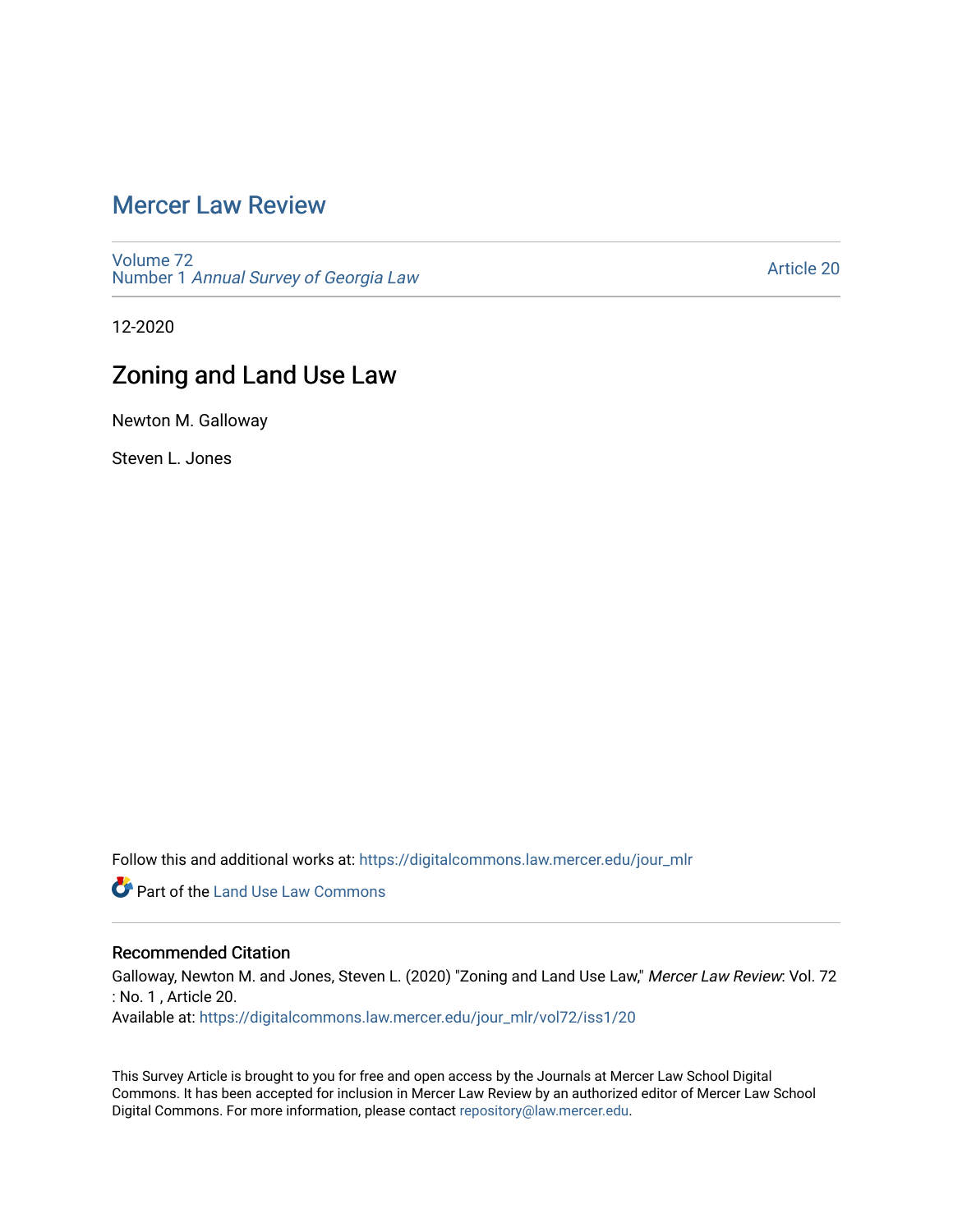# **Zoning and Land Use Law**

## **by Newton M. Galloway[\\*](#page-1-0)**

## **Steven L. Jones[\\*\\*](#page-1-1)**

During the Survey period,<sup>[1](#page-1-2)</sup> the Supreme Court of the United States in *Knick v. Township of Scott*[2](#page-1-3) gave aggrieved property owners in Georgia a federal taking claim for inverse condemnation resulting from a zoning regulation that the Georgia Supreme Court had previously denied them under state law in *Diversified Holdings, LLP v. City of Suwanee.*[3](#page-1-4) The Georgia Court of Appeals further refined *York v. Athens College of Ministry.*[4](#page-1-5) Finally (on a note inseparable with zoning), the Georgia Supreme Court encountered a case defining the parameters of the Georgia Open Meetings Act.

I. KNICK V. TOWNSHIP OF SCOTT: A TAKINGS CLAIM IN FEDERAL COURT

During this Survey period, the most significant change in Georgia zoning and land use law comes from the Supreme Court of the United States in *Knick v. Township of Scott*,<sup>[5](#page-1-6)</sup> which changed the legal landscape governing inverse condemnation (i.e., regulatory taking) actions in Georgia. In *Knick*, the Supreme Court held that a property owner whose property has been taken through application of a regulation (zoning or otherwise) may bypass Georgia state courts and immediately pursue a



<span id="page-1-0"></span><sup>\*</sup>Partner, Galloway & Lyndall, LLP. Mercer University (B.A., 1978); Mercer University, Walter F. Georgia School of Law (J.D., 1981); Member, Mercer Law Review (1979–1981). Member, State Bar of Georgia.

<span id="page-1-1"></span><sup>\*\*</sup>Associate, Bovis, Kyle, Burch & Medlin, LLC. University of Georgia (B.B.A., 2012); Mercer University, Walter F. Georgia School of Law (J.D., 2016). Member, Mercer Law Review (2014–2016). Member, State Bar of Georgia.

<span id="page-1-4"></span><span id="page-1-3"></span><span id="page-1-2"></span><sup>&</sup>lt;sup>1</sup> This article surveys zoning and land use decisions decided between June 1, 2019 and May 29, 2020. For an analysis of zoning and land use law during the prior survey period, see Newton M. Galloway & Steven L. Jones, *Zoning and Land Use Law*, *Annual Survey of Georgia Law*, 71 MERCER L. REV. 363 (2019).

<sup>2</sup> *Knick v. Twp. Of Scott*, 139 S. Ct. 2162 (2019).

<sup>3</sup> 302 Ga. 597, 807 S.E.2d 876 (2017).

<span id="page-1-5"></span><sup>4</sup> 348 Ga. App. 58, 821 S.E.2d 120 (2018).

<span id="page-1-6"></span><sup>5</sup> 139 S. Ct. 2162, (2019).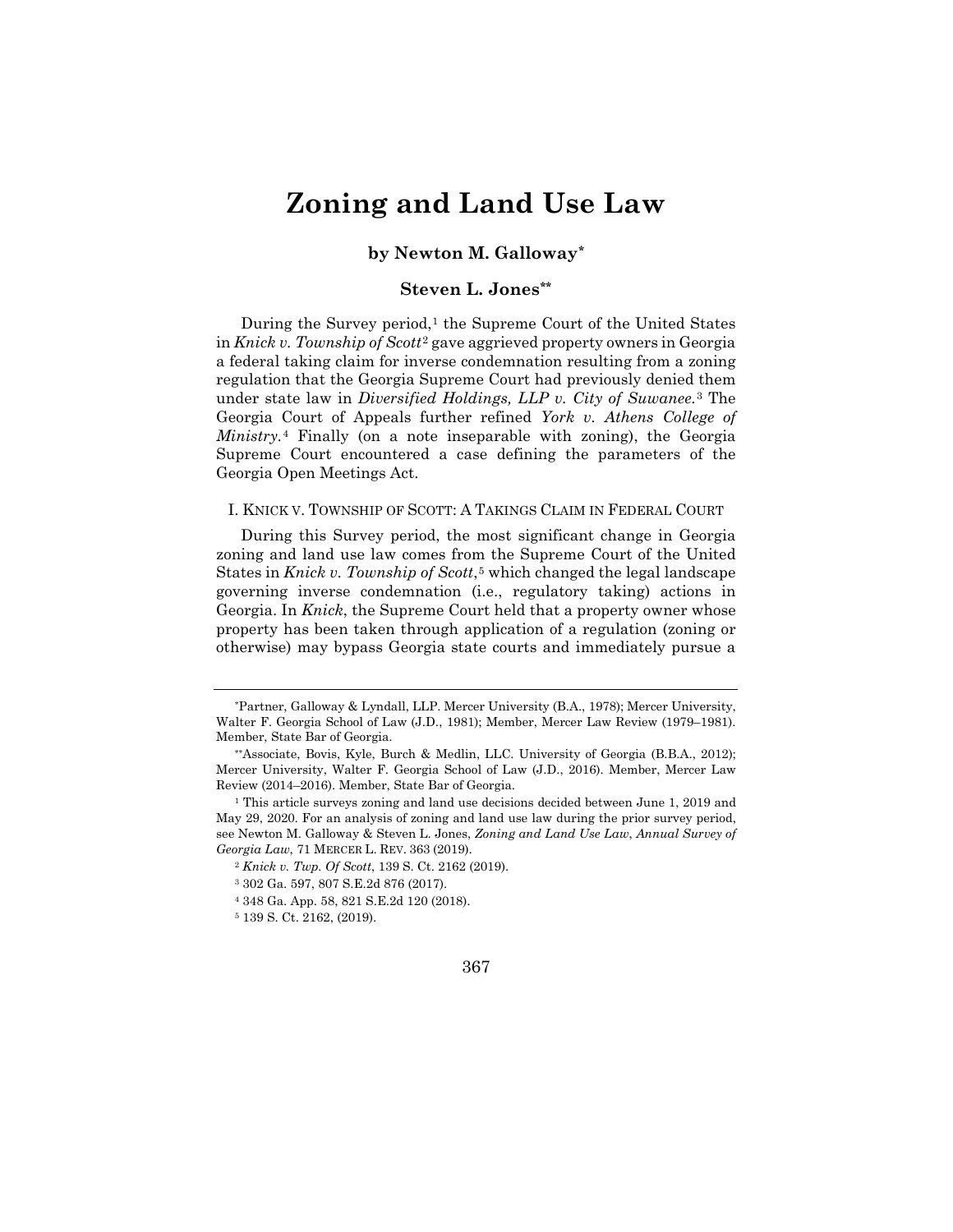damages claim in federal court under the Takings Clause of the Fifth Amendment to the Constitution of the United States<sup>[6](#page-2-0)</sup> pursuant to  $42$ U.S.C. § 1983.[7](#page-2-1) The expansion of property rights in *Knick* contrasts starkly with *Diversified Holdings,* in which the Georgia Supreme Court prohibited an analogous state-law taking claim resulting from inverse condemnation by zoning regulation.[8](#page-2-2) As a result, *Knick's* impact on Georgia law is properly analyzed in this Survey of Georgia zoning and land use law.

## *A. The Facts and Holding of Knick*

The bucolic facts of *Knick* belie its legal significance. Rose Mary Knick owned ninety acres in Scott Township, Pennsylvania. She lived in a single-family home on the property, grazing horses and farm animals in her pastures. Located on Ms. Knick's property is a small cemetery where family members and neighbors were allegedly buried.[9](#page-2-3)

In 2012, Scott Township passed an ordinance that required "[a]ll cemeteries . . . be kept open and accessible to the general public during daylight hours."[10](#page-2-4) The ordinance allowed code enforcement officers to enter Ms. Knick's property to identify the existence and location of a cemetery. In 2013, a code enforcement officer visited Ms. Knick, entered her property, and found several grave markers. Ms. Knick was cited for violation of the ordinance.<sup>[11](#page-2-5)</sup>

Ms. Knick was not amused. Initially, she filed suit in state court seeking declaratory and injunctive relief, contending that the Scott Township cemetery ordinance "effected a taking of her property."[12](#page-2-6) This suit did not seek compensation for the taking of her property through an inverse condemnation claim, which was available to her under Pennsylvania law. While Ms. Knick's suit was pending, Scott Township (possibly recognizing its regulatory overreach) withdrew the violation notice. With the enforcement action terminated, the state court declined to rule on Ms. Knick's claims for injunctive and declaratory relief.[13](#page-2-7)

Undeterred, Ms. Knick filed an action pursuant to 42 U.S.C. § 1983 in federal court alleging that the cemetery ordinance, as applied to her property, violated the Takings Clause of the Fifth Amendment.[14](#page-2-8) Citing

<span id="page-2-0"></span><sup>7</sup> 42 U.S.C. § 1983.

- <sup>9</sup> *Knick*, 139 S. Ct. at 2168.
- <sup>10</sup> *Id.*
- <span id="page-2-5"></span><sup>11</sup> *Id.*
- <span id="page-2-7"></span><span id="page-2-6"></span><sup>12</sup> *Id.*
- <sup>13</sup> *Id.*
- <span id="page-2-8"></span><sup>14</sup> *Id.*

<sup>6</sup> U.S. CONST. amend. V.

<span id="page-2-4"></span><span id="page-2-3"></span><span id="page-2-2"></span><span id="page-2-1"></span><sup>8</sup> 302 Ga. 597, 807 S.E.2d 876 (2017).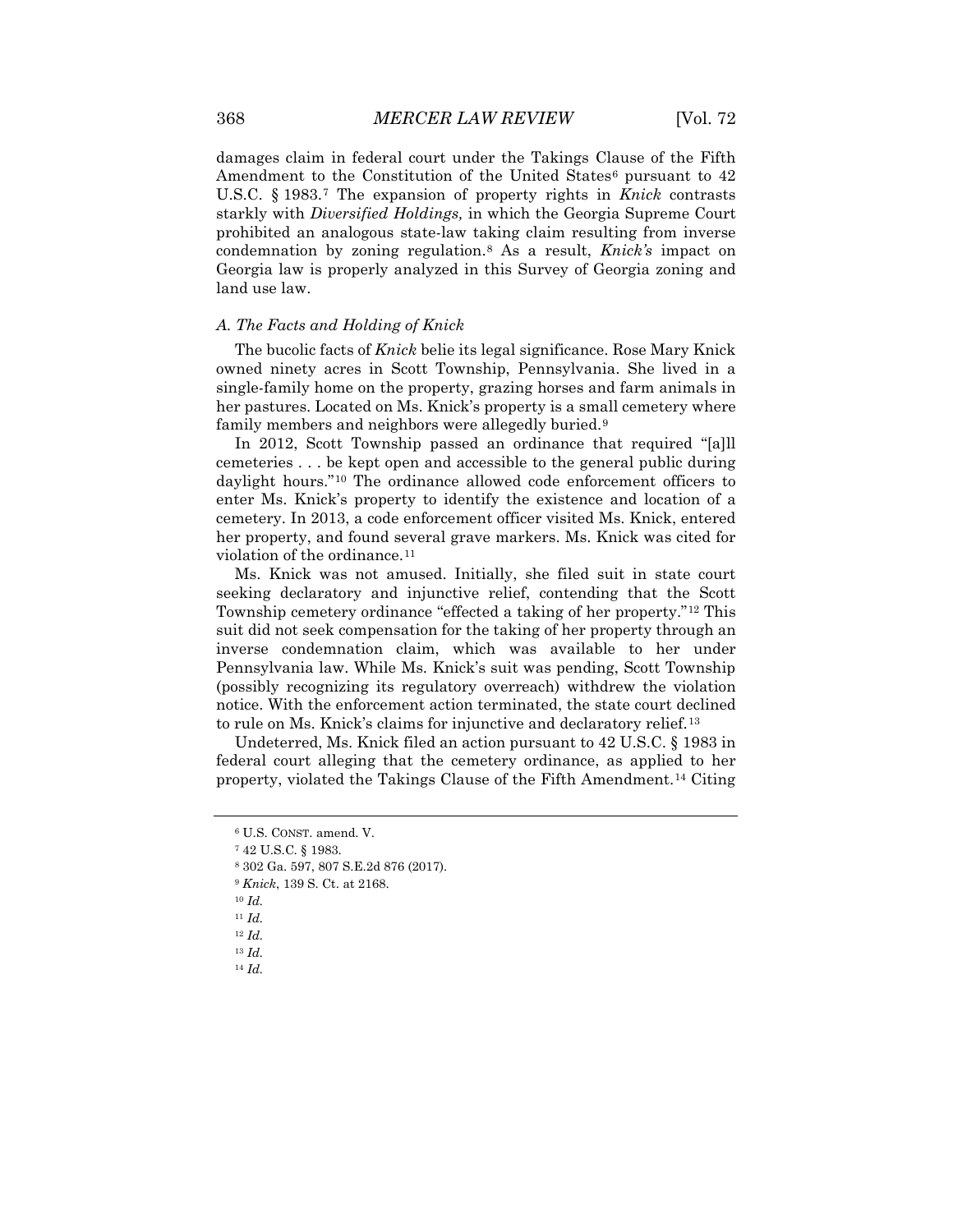*Williamson County Regional Planning Commission v. Hamilton Bank of Johnson City*,[15](#page-3-0) the district court dismissed Ms. Knick's takings claim "because she had not [first] pursued an inverse condemnation action in state court."[16](#page-3-1) The Third Circuit Court of Appeals affirmed the district court.[17](#page-3-2) The Supreme Court granted certiorari to reconsider *Williamson* and determine whether "property owners must seek just compensation under state law in state court before bringing a federal taking claim under [Section] 1983."[18](#page-3-3)

Based on the facts presented by Ms. Knick in support of her taking claim, the Supreme Court overruled, and decreed that "[c]ontrary to[,] *Williamson County*, a property owner has a claim for a violation of the Takings Clause as soon as a government takes his property for public use without paying for it."<sup>[19](#page-3-4)</sup> The Supreme Court went on to state that: "[t]he Fifth Amendment right to full compensation arises at the time of the taking, regardless of post-taking remedies that may be available to the property owner.["20](#page-3-5) The Supreme Court's conservative majority (quoting the dissent of liberal Justice William Brennan in *San Diego Gas & Electric Company. v. San Diego*[21](#page-3-6)) explained that "'once there is a 'taking,' compensation *must* be awarded because '[a]s soon as private property has been taken, whether through formal condemnation proceedings, occupancy, physical invasion, or regulation, the landowner has *already*  suffered a constitutional violation.""<sup>[22](#page-3-7)</sup> While compensation may remedy the taking later, the Court held that the constitutional violation occurs at the time of the taking, and it concluded that "because a taking without compensation violates the self-executing Fifth Amendment at the time of the taking, the property owner can bring a federal suit at that time."[23](#page-3-8) The property owner is not required to exhaust state remedies before seeking relief in federal court.[24](#page-3-9) Under *Knick*, a property owner with a

<sup>15</sup> 473 U.S. 172 (1985).

<span id="page-3-2"></span><span id="page-3-1"></span><span id="page-3-0"></span><sup>16</sup> *Knick*, 139 S. Ct 2162 at 2169. The Court noted that an inverse condemnation claim is distinct from direct condemnation. Pennsylvania law recognizes an inverse condemnation claim. *Id.* at 2168.

<sup>17</sup> *Knick v. Twp. Of Scott*, 862 F.3d 310 (3d Cir. 2017).

<sup>18</sup> *Knick*, 139 S. Ct. 1262, 1269.

<sup>19</sup> *Id.* at 2170.

<sup>20</sup> *Id.*

<span id="page-3-6"></span><span id="page-3-5"></span><span id="page-3-4"></span><span id="page-3-3"></span><sup>21</sup> *Id.* at 2175; San Diego Gas & Elec. Co. v. San Diego, 450 U.S. 621, 624–26 (1981). San Diego Gas & Electric, a public utility, sued after the City of San Diego rezoned its property reducing the amount of industrially zoned land. The utility alleged a taking of its property by inverse condemnation.

<span id="page-3-9"></span><span id="page-3-8"></span><span id="page-3-7"></span><sup>22</sup> *Knicks*, 139 S. Ct. at 2172 (emphasis in original) (quoting *San Diego Gas & Elec. Co. v. San Diego*, 450 U.S. 621 (J.Brennan, dissenting)).

<sup>23</sup> *Id.*

<sup>24</sup> *Id.* at 2172–73.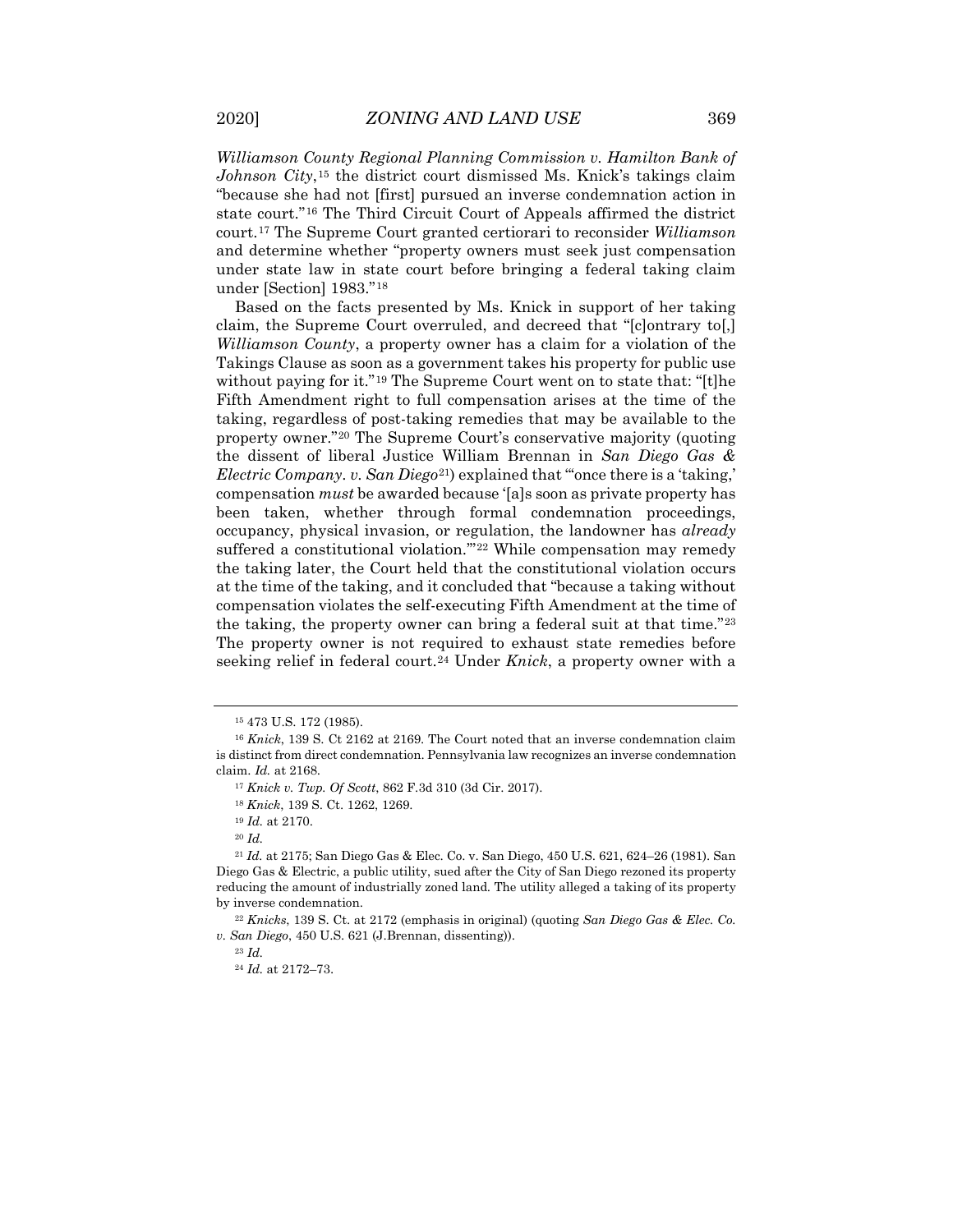valid taking claim is entitled to compensation as if it had been "'paid contemporaneously with the taking'—that is, the compensation must generally consist of the total value of the property when taken, plus interest from that time."[25](#page-4-0)

#### *B. Knick's Impact on Georgia Law*

In *Knick*, the Supreme Court reached a legal conclusion diametrically opposed to the Georgia Supreme Court's recent decision in *Diversified Holdings.*[26](#page-4-1) The Georgia Supreme Court held in *Diversified Holdings* that a taking of property through inverse condemnation from a zoning regulation action cannot occur unless "the owner [is] completely deprived of the use of the property."[27](#page-4-2) It noted (citing supporting federal authorities) that a taking claim resulting from a zoning regulation is inconsistent with the theory of inverse condemnation and that "[u]nder a true takings challenge . . . , 'the focus of the takings analysis is on whether the government act takes property, not on whether the government has a good or bad reason for its action.'"[28](#page-4-3) Zoning, the Georgia Supreme Court continued, "does not ordinarily present the kind of affirmative public use at the expense of the property owner that effects a taking,"[29](#page-4-4) and it is "unlikely to be a fertile ground for inverse condemnation claims."[30](#page-4-5)

To reach its decision, the court distinguished eminent domain from the exercise of the government's regulatory police power, such as zoning and land use restrictions.<sup>[31](#page-4-6)</sup> Though the same distinction was noted by the Supreme Court in *Knick,[32](#page-4-7)* the Georgia Supreme Court reached the opposite conclusion in *Diversified Holdings*.[33](#page-4-8) Under Georgia law, a takings claim is viable only when the government exercises the power of eminent domain, not when the taking results from a zoning regulation although the plain text of the Just Compensation Clause of the Constitution of the State of Georgia[34](#page-4-9) indicates otherwise.[35](#page-4-10)

<sup>25</sup> *Id.* at 2170 (quoting D. Dana & T. Merrill, Property: Takings 262 (2002)).

<span id="page-4-1"></span><span id="page-4-0"></span><sup>26</sup> The holding of *Diversified Holdings* was discussed in *Zoning and Land Use*, *Annual Survey of Georgia Law*, 70 Mercer L. Rev. 301 (2018).

<sup>27</sup> 302 Ga. at 608, 807 S.E.2d at 886.

<span id="page-4-6"></span><span id="page-4-5"></span><span id="page-4-4"></span><span id="page-4-3"></span><span id="page-4-2"></span><sup>28</sup> *Id.* at 609–10, 807 S.E.2d at 887 (quoting Barros, *At Last, Some Clarity: The Potential Long-Term Impact of Lingle v. Chevron and the Separation of Takings and Substantive Due Process*, 69 ALB. L. REV. 343, 354 (2005)).

<sup>29</sup> *Id.* at 610, 807 S.E.2d at 878.

<sup>30</sup> *Id.*, 807 S.E.2d at 877.

<sup>31</sup> *Id.* at 607–08, 807 S.E.2d at 886–88.

<span id="page-4-7"></span><sup>32</sup> 139 S. Ct. at 2168.

<span id="page-4-8"></span><sup>33</sup> 302 Ga. at 610, 807 S.E.2d at 887.

<sup>34</sup> GA. CONST. of 1983, art. I, §3, para. 1.

<span id="page-4-10"></span><span id="page-4-9"></span><sup>35</sup> *Diversified Holdings, LLP*, 302 Ga. at 615, 807 S.E.2d at 891 (J., Peterson, concurring):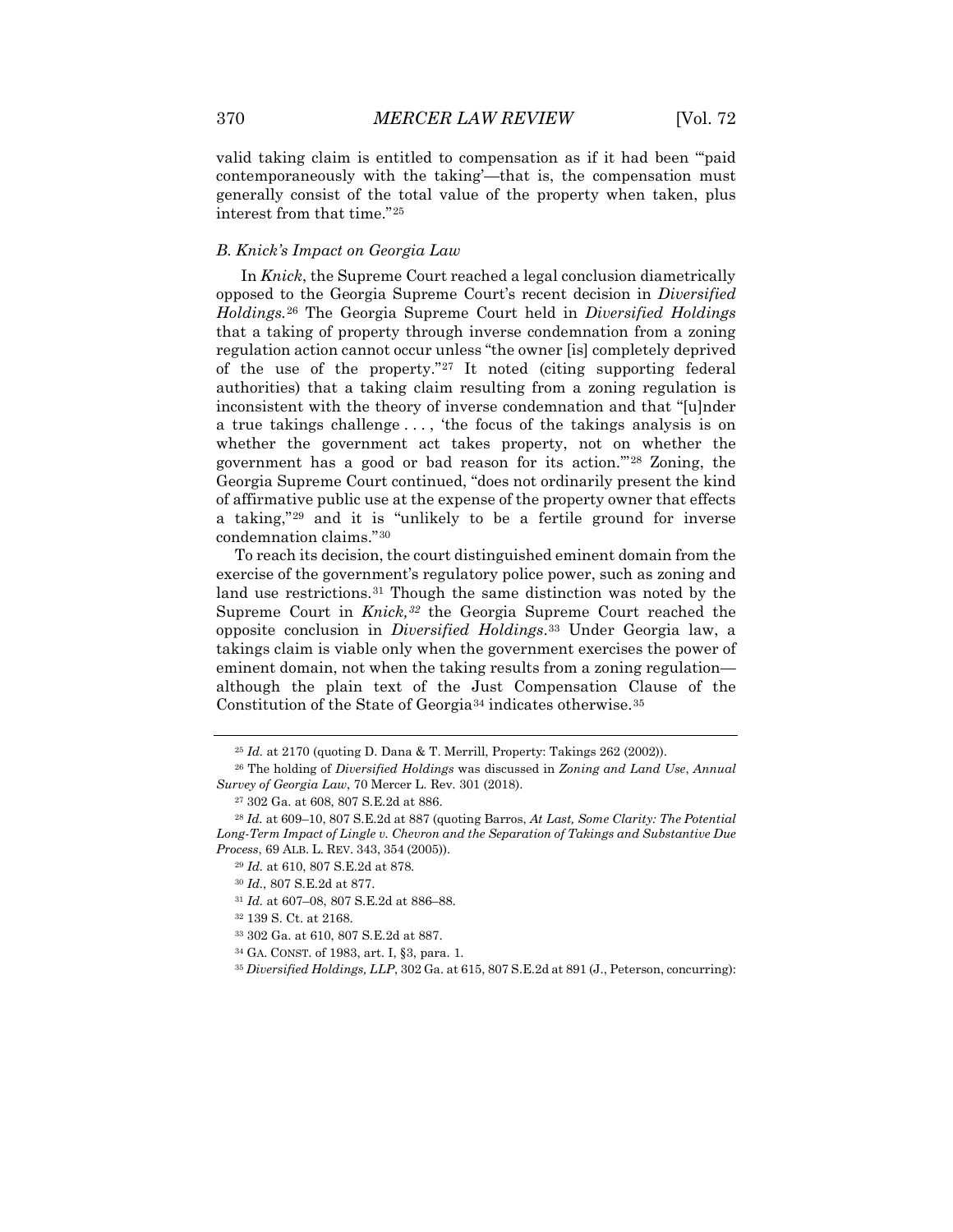#### In *Diversified Holdings*, Georgia Supreme Court held:

The balance our law strikes is that a zoning classification that substantially burdens a property owner may be justified if it bears a substantial relation to the public health, safety, morality, or general welfare ... Lacking that kind of justification, the zoning may be set aside as arbitrary or capricious. If a land-use regulation is arbitrary and capricious then the regulation cannot stand. The remedies available in such cases include declaring the regulation unlawful as applied to the property at issue, although we've been clear that courts should give local governing bodies a reasonable opportunity to reconsider rezoning applications or otherwise take action to confirm their regulations to the law.[36](#page-5-0)

As a result, under *Diversified Holdings*, a Georgia property owner's property cannot be "taken" by inverse condemnation from a zoning restriction, and the value of the property "taken" is not compensable by damages.[37](#page-5-1) The property owner must challenge the zoning regulation in court and prove that the regulation is a substantial burden on the property and not substantially related to the public health, safety, morality, or general welfare, or is arbitrary and capricious.[38](#page-5-2) If the property owner makes either showing, the zoning regulation will be declared unlawful, and the court will remand the case back to the zoning authority, which will be given the opportunity to cure the zoning regulation's arbitrariness and capriciousness.[39](#page-5-3)

<sup>37</sup> *Id.* at 611, 807 S.E.2d at 888.

The text of our Just Compensation Clause appears broader than the federal Takings Clause. The Takings Clause reads 'nor shall private property be taken for public use, without just compensation.' U.S. Const. Amend. V. But the Just Compensation Clause provides (subject to a variety of subsequent textual exceptions) that 'private property shall not be taken *or damaged* for public purposes without just and adequate compensation *being first paid.*' GA. CONST. of 1983, art. I, § 3, para. 1(a) (emphasis supplied). This textual difference between the Clauses seems to me significant enough to raise questions about the validity of our caselaw often interpreting the Clauses as essentially the same. Answering those questions would require our careful consideration of text, context, and history. And this provision of the Georgia Constitution has a particularly complex history; although present in every Constitution since 1861, its form has changed in some fashion in each new Constitution. But no party has raised or briefed such issues here, and so I leave them for another day.

*Id.* 

<sup>36</sup> *Id.*, 807 S.E.2d at 888.

<span id="page-5-3"></span><span id="page-5-2"></span><span id="page-5-1"></span><span id="page-5-0"></span><sup>38</sup> *Id.*, 807 S.E.2d at 888. This requirement appears consistent with the Georgia appellate courts' efforts to transform legislative zoning decisions into quasi-judicial administrative actions which are reviewed under an "arbitrary and capricious" standard. *See e.g.*, City of Cumming v. Flowers, 300 Ga. 820, 792 S.E.2d 846 (2017).

<sup>39</sup> *See Diversified Holdings, LPP*, 302 Ga. at 611, 807 S.E.2d at 888.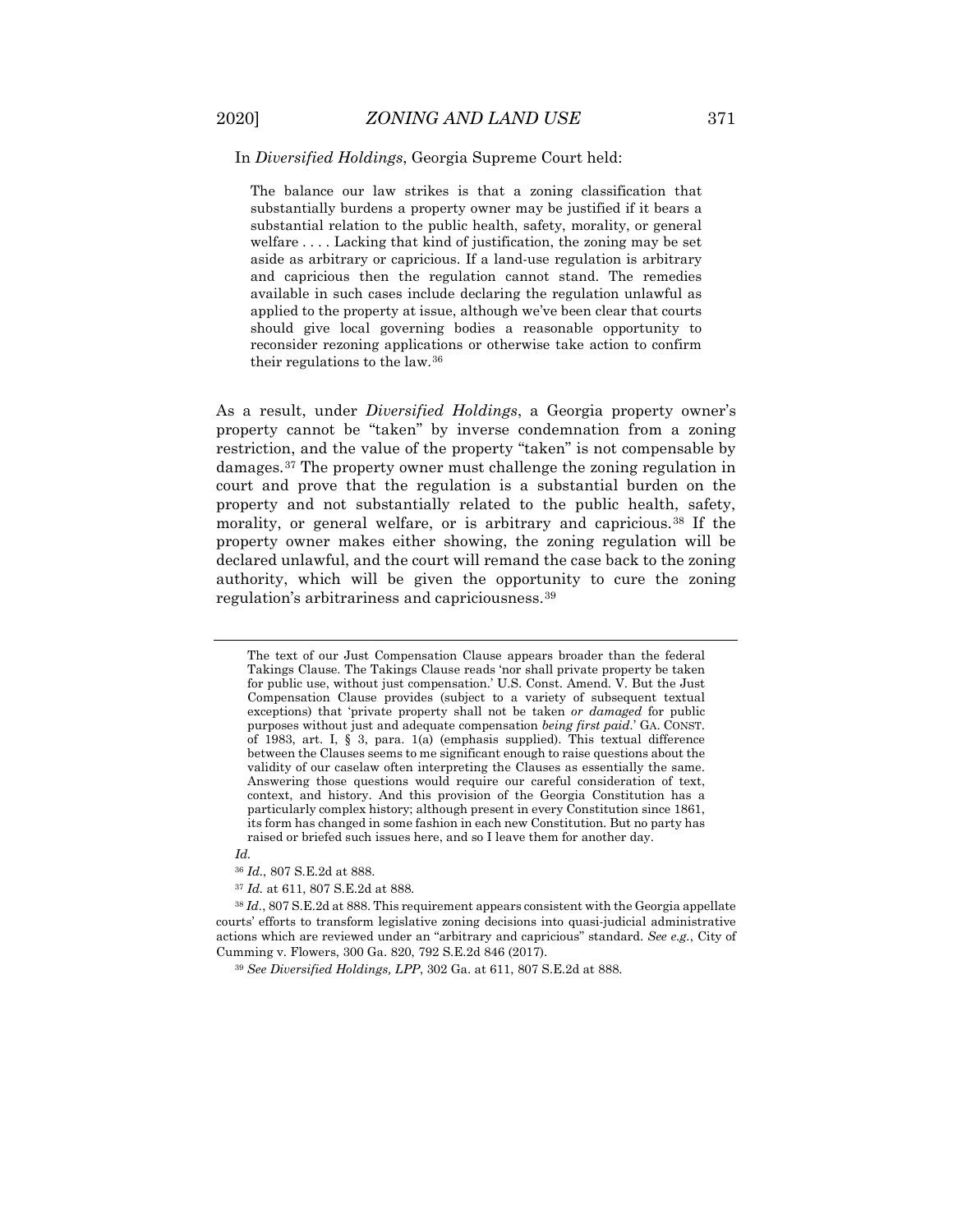When the holdings of *Knick* and *Diversified Holdings* are applied to the facts in *Knick*, the contradictory results are striking. In *Knick*, the regulation applied to Ms. Knick's property constituted a taking at the time of enactment, and she was entitled to damages for the taking and interest from that date.[40](#page-6-0) Under *Diversified Holdings* (if Ms. Knick's farm had been in Georgia), the zoning authority's zoning regulation could not have taken Ms. Knick's property. Instead, she would have been required to prove in court that the zoning regulation failed one of the tests under *Diversified Holdings*. If her challenge succeeded, Ms. Knick's case would have been remanded to the zoning authority to correct the regulation, giving the zoning authority a "redo," while Ms. Knick remained uncompensated. These results could not be more different.

#### *C. Choosing a Zoning Remedy and Forum under Knick*

After the *Knick* opinion, significant speculation questioned its impact. Initial reactions suggested that *Knick* will increase the amount of federal litigation involving local zoning issues as more regulatory taking claims are asserted alleging a broader range of possible takings.[41](#page-6-1) Even in states that allow a taking claim for inverse condemnation, increased federal litigation is inevitably expected. Also, suits for damages resulting from the taking of property by zoning regulation that assert state law claims in addition to Section 1983 claims, will present more problems associated with the federal courts' pendant, or supplemental jurisdiction.

However, the response to *Knick* in Georgia may be more dynamic since *Diversified Holdings* prohibits an inverse condemnation taking claim under Georgia law from a zoning regulation. After *Knick*, an aggrieved property owner in Georgia can choose between cumulative remedies and forums. The property owner may now:

- a. Seek a declaration that the zoning regulation is unlawful and cannot be applied to the owner's property; and
- b. If the claim is brought in federal court, seek a damage claim resulting from the taking of property under 42 U.S.C. § 1983.

*Knick* provides a direct path to federal court for relief for the aggrieved property owner. Of course, the property owner may bring a damage claim under 42 U.S.C. § 1983 in federal court, and the federal court will have pendant jurisdiction over state law claims. *Knick* opens the door directly to federal relief.

Different evidentiary standards may also be a factor favoring the aggrieved property owner's decision to seek federal relief. A taking claim in federal court should follow the path of a traditional Section 1983 case

<sup>40</sup> *Knick*, 139 S. Ct. at 2172.

<span id="page-6-1"></span><span id="page-6-0"></span><sup>41</sup> Dwight Merriam, *Rose Mary Knick and the Story of Chicken Little,* MUNICIPAL LAWYER, 653–654 (July–August, 2020).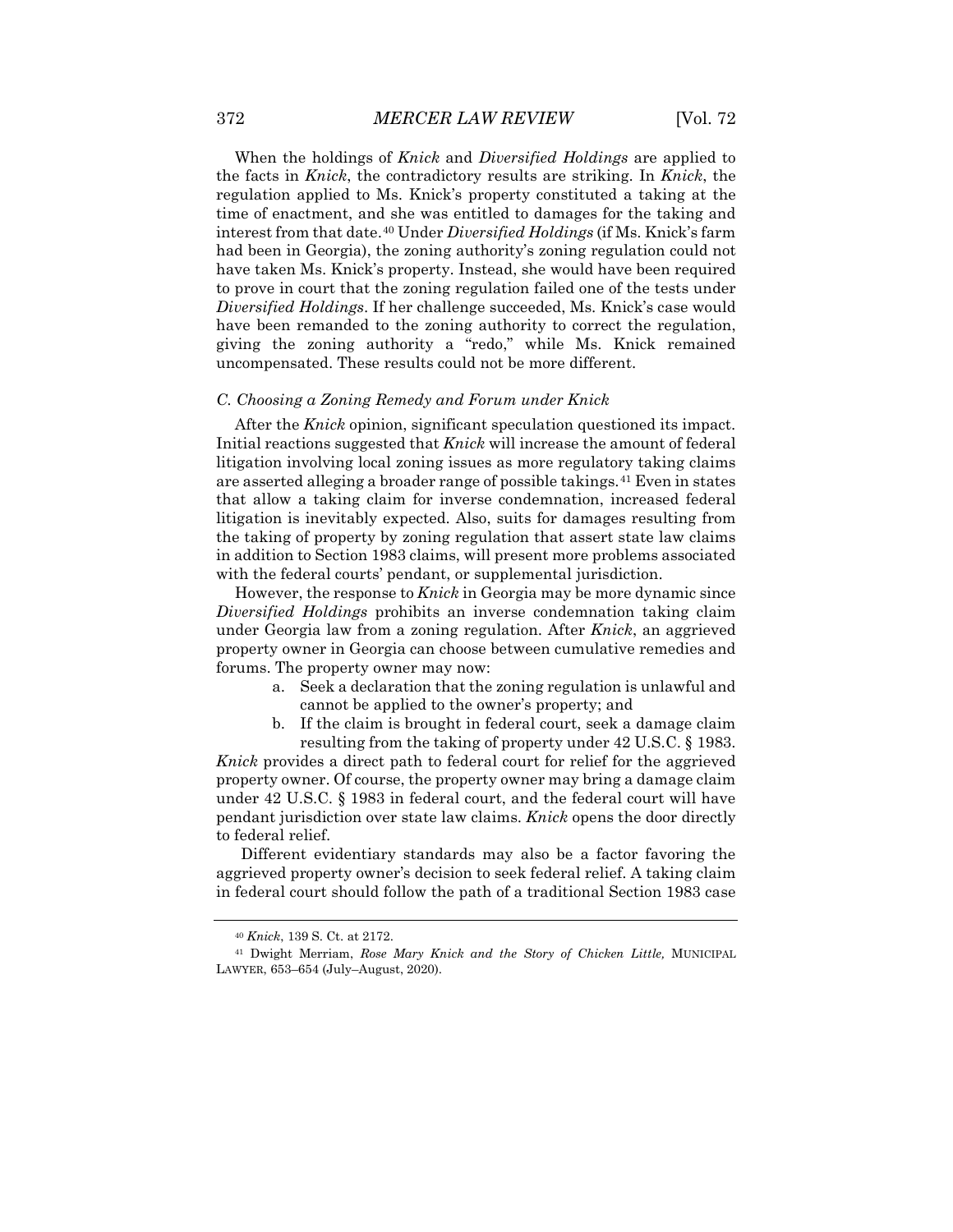seeking damages which will be resolved by a preponderance of the evidence standard.[42](#page-7-0) For state law claims, the burden on the aggrieved property owner will give the zoning authority the benefit of having the legality of the decision assessed to determine whether (1) there was "any evidence" to support it, if it was a quasi-judicial decision; (2) if it was a legislative decision, whether the current zoning regulation substantially burdens a property and, if it does, whether that regulation is substantially related to the public health, safety, morality, or general welfare; or (3) for either classification, "[w]hether the [authority] acted beyond the discretionary powers conferred upon it, abused its discretion, or acted arbitrarily or capriciously with regard to an individual's constitutional rights."[43](#page-7-1) A successful challenge to a zoning regulation when it is reviewed under the "any evidence" rule will be rare, unless it can be shown that the zoning authority acted egregiously or in bad faith. Likewise, legislative actions are presumptively valid.[44](#page-7-2) As a result, the distinction between the evidentiary standards may make a federal action more appealing to the aggrieved property owner.

However, there may be a downside to federal relief if the pursuit of a damage claim allowed by *Knick* precludes remedies declaring the zoning regulation arbitrary and enjoining its enforcement, as allowed by *Diversified Holdings*. Prior to *Diversified Holdings*, the aggrieved party owner's complaint would have alleged counts seeking both (1) damages resulting from the taking; and (2) injunctive and declaratory relief to declare the zoning regulation void and to enjoin its enforcement. Generally, these declaratory and injunctive remedies are not available to a property owner who has an adequate remedy at law through damages awarded as a result of the taking.[45](#page-7-3) Consequently, the damages awarded for the taking of property by *Knick* may preclude injunctive and declaratory relief available under *Diversified Holdings.* If the property owner's ultimate goal is to develop the property which is taken by the zoning regulation, injunctive and declaratory relief may be better remedies than damages. Damages will compensate the aggrieved owner for the value of the taking, but the regulation may remain in place.

### II. GEORGIA COURT OF APPEALS DECISIONS REGARDING SPECIAL USE PERMITS FUTHER REFINE CITY OF CUMMING V. FLOWERS

*A. A Brief History of the Turbulent Classifications of Zoning and Land* 

<sup>42</sup> Hous. Auth. Of Augusta v. Gould, 305 Ga. 545, 553–54, 826 S.E.2d 107, 113 (2019).

<span id="page-7-3"></span><span id="page-7-2"></span><span id="page-7-1"></span><span id="page-7-0"></span><sup>43</sup> Clayton County v. New Image Towing and Recovery, Inc*.*, 351 Ga. App. 340, 342–43, 830 S.E.2d 805, 808 (2019); *Diversified Holdings, LLP*, 302 Ga. 661, 807 S.E.2d at 889.

<sup>44</sup> 301 Ga. at 612, 807 S.E.2d at 889.

<sup>45</sup> O.C.G.A. § 23-1-4 (2020).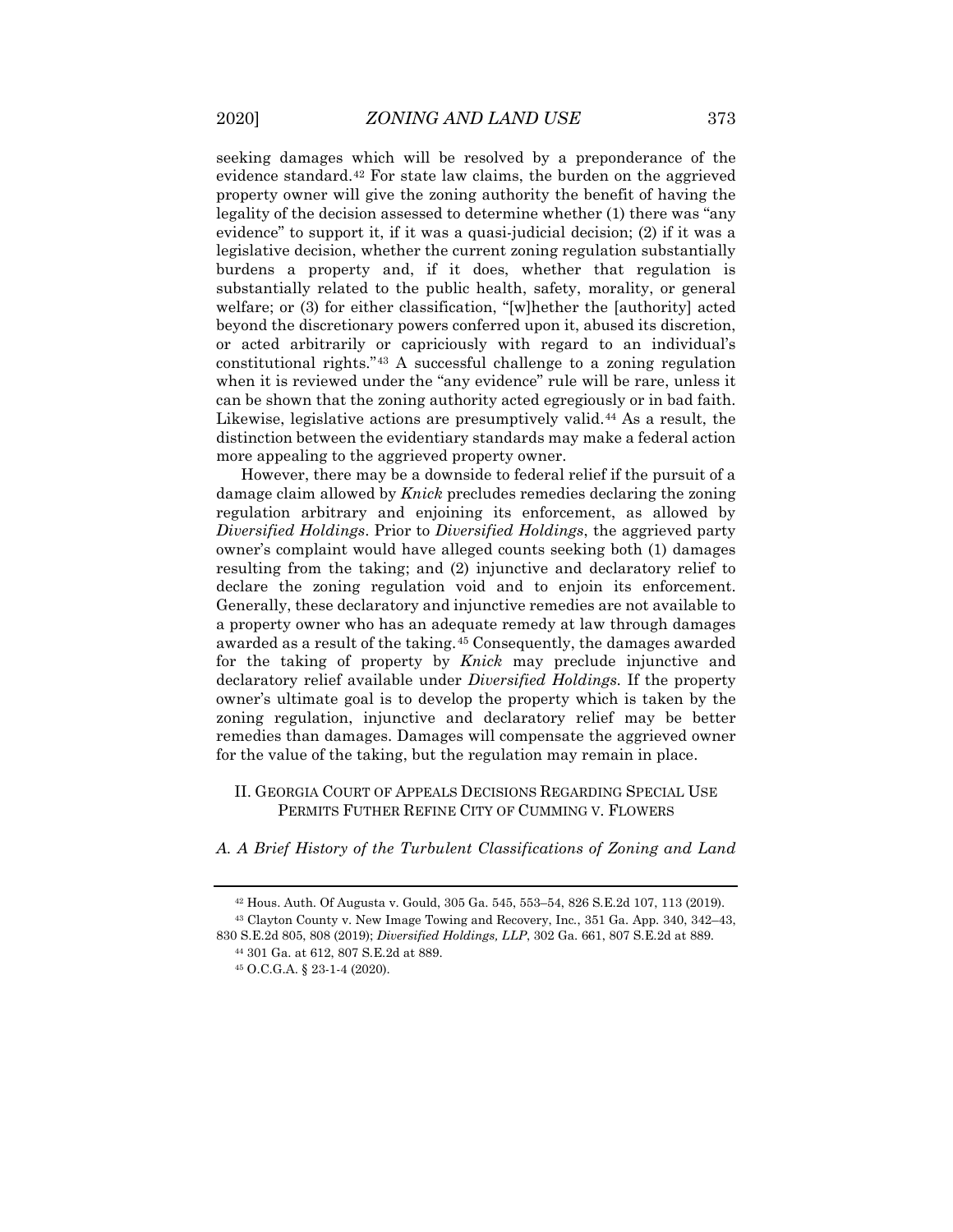#### *Use Decisions*

In *City of Cumming v. Flowers*,<sup>[46](#page-8-0)</sup> the Georgia Supreme Court held that a "quasi-judicial" decision by a local government official, board, or governing authority must be appealed by petition for writ of certiorari to superior court.[47](#page-8-1) The impact of *City of Cumming* (and its progeny) was discussed in each Survey after it issued, and the distinction between whether a local government decision is legislative or a quasi-judicial decision has become critically important.[48](#page-8-2) A legislative zoning decision may be directly appealed and a de novo standard of review is applied to law and facts, with new evidence permissibly introduced.<sup>[49](#page-8-3)</sup> A quasijudicial decision is appealed by petition for writ of certiorari to the superior court which sits as an appellate judiciary.[50](#page-8-4) The "any evidence" standard applies, limiting the superior court's review to the facts, evidence, and issues raised before the local governmental body or official.[51](#page-8-5) The court still reviews legal issues de novo, albeit with some deference to the local government.<sup>[52](#page-8-6)</sup>

The adoption of a zoning ordinance and/or map along with the rezoning of a specific parcel (which amends the zoning map) have historically been deemed to be legislative actions.[53](#page-8-7) Decisions on variances, plat approval (preliminary and final), and approval of building and construction permits have long been deemed quasi-judicial since they do not amend the local government's zoning ordinance.[54](#page-8-8) These characterizations

<sup>49</sup> Stendahl v. Cobb Cnty, 284 Ga. 525, 525–27, 668 S.E.2d 723, 726 (2008).

<sup>46</sup> 300 Ga. 802, 797 S.E.2d 846 (2017).

<sup>47</sup> *City of Cumming*, 300 Ga. at 833–34, 797 S.E.2d at 857.

<span id="page-8-2"></span><span id="page-8-1"></span><span id="page-8-0"></span><sup>48</sup> A legislative decision is a "general inquiry" not bound to specific circumstances, facts, people, or property, rather it "results in a rule of law or course of policy that will apply in the future." *York*, 348 Ga. App. 58, 60, 821 S.E.2d 120, 123 *(*quoting *Diversified Holdings, LLP*, 302 Ga. at 601–02, 807 S.E.2d at 882). In contrast, a quasi-judicial decision applies facts to criteria set forth in black-letter law and results in the establishment of rights and obligations or resolves specific disputes. In other words, those decisions are "'*tightly controlled by the ordinance*.'" RCG Properties, LLC v. City of Atlanta Bd. of Zoning Adjustments, 260 Ga. App. 355, 361, 579 S.E.2d 782, 787 (2003) (a special use permit case) (quoting LaFave v. City of Atlanta, 258 Ga. 631, 632, 373 S.E.2d 212, 213 (2003) (emphasis added) (a variance case)).

<span id="page-8-4"></span><span id="page-8-3"></span><sup>50</sup> City of Dunwoody v. Discovery Practice MGMT., Inc., 338 Ga. App. 135, 138, 789 S.E.2d 386, 389 (2016) ("'The substantial-evidence standard [under O.C.G.A. § 4-12(b)] is effectively the same as the any-evidence standard.'").

<sup>51</sup> O.C.G.A. § 5-4-12 (2020); *York*, 348 Ga. App. at 63, 821 S.E.2d at 125.

<sup>52</sup> *See e.g., Clayton Cnty*, 351 Ga. App. at 347, 830 S.E.2d at 811.

<span id="page-8-7"></span><span id="page-8-6"></span><span id="page-8-5"></span><sup>53</sup> *See* City Council of Augusta v. Irvin, 109 Ga. App. 598, 600, 137 S.E.2d 82, 84 (1964); *see also* Barrett v. Hamby, 235 Ga 262, 265, 219 S.E.2d 399, 401 (1975).

<span id="page-8-8"></span><sup>54</sup> *See Cumming*, 300 Ga. App. at 820, 797 S.E.2d at 848; *RCG Properties, LLC*, 260 Ga. App. at 361, 579 S.E.2d at 786 (2003); Emory Univ. v. Levitas, 260 Ga. 894, 896–97, 401 S.E.2d 691, 694 (1991):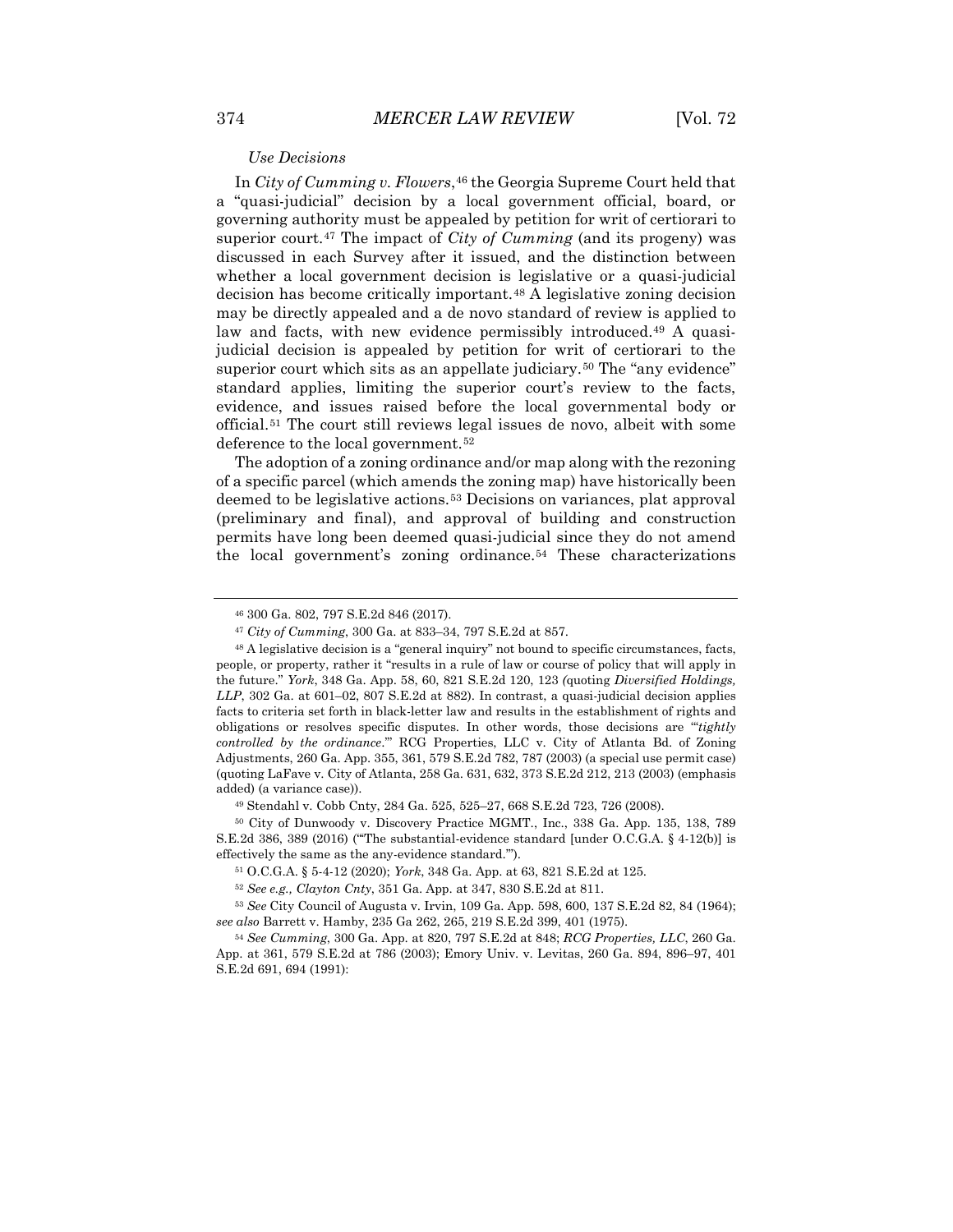precede and are consistent with the definition of a "zoning decision," under the Georgia Zoning Procedures Law  $(ZPL)$ ,<sup>[55](#page-9-0)</sup> as a final legislative action by a local government which results in a zoning ordinance being adopted or textually amended or an amendment to the zoning map when property is rezoned or annexed into a municipality.[56](#page-9-1) However, ZPL also defines as a legislative, zoning decision "the grant of a permit relating to a special use of property."[57](#page-9-2)

Though a variance was at issue in *City of Cumming*, dicta therein suggested that the Supreme Court might apply its holding to an appeal of a decision involving a "permit relating to a special use of property [an (SUP)]." An SUP approves land uses that are not permitted within a zoning district as a matter of right, but may be compatible with permitted uses allowed in the zoning district at a specific location.[58](#page-9-3) In other words, "the ordinance provides that [the SUP] shall be allowed only upon the condition that it be approved by the appropriate governmental body" pursuant to analysis of approval criteria set out in the ordinance.[59](#page-9-4)

In fact, the Georgia Supreme Court applied *City of Cumming* to an SUP in *York v. Athens College of Ministry, Inc.*[60](#page-9-5) A majority of the court in *York* held that granting the SUP was a quasi-judicial decision because the local government was required to apply criteria of approval for the SUP set out in the zoning ordinance,<sup>[61](#page-9-6)</sup> and the superior court's review was limited to the "any evidence" standard.<sup>[62](#page-9-7)</sup> Having failed to challenge the opponents' standing below, Athens College of Ministry (ACM) and the County could not challenge the opponents' standing for the first time on appeal in superior court.<sup>[63](#page-9-8)</sup>

*Id.*

<sup>57</sup> *Id.*

<span id="page-9-4"></span><span id="page-9-3"></span><span id="page-9-2"></span><span id="page-9-1"></span><span id="page-9-0"></span><sup>58</sup> City of Atlanta v. Wansley Moving & Storage Co., 245 Ga. 794, 267 S.E.2d 234, 235 (1980).

<sup>59</sup> *City of Cumming*, 300 Ga. at 826 n. 5, 797 S.E.2d at 853 n. 5.

<sup>60</sup> 348 Ga. App. 58, 821 S.E.2d 120.

<span id="page-9-6"></span><span id="page-9-5"></span><sup>61</sup> *York*, 348 Ga. App at 61, 821 S.E.2d at 124 (citing *City of Cumming*, 300 Ga at 823– 24, 797 S.E.2d at 850–51).

<span id="page-9-7"></span><sup>62</sup> *Id.* at 59-60, 821 S.E.2d at 123 ("When a party seeks certiorari review in the trial court of a decision of an administrative body acting in a quasi-judicial capacity, the trial court is bound by the facts and evidence presented to the administrative body.").

<span id="page-9-8"></span><sup>63</sup> *Id.* at 60, 821 S.E.2d at 123. The *York* majority gave no credence to the ordinance's characterization of the decision because "'substance matters far more than form, and the courts need not capitulate to the label that a government body places on its action.'" *Id.* at

This Court has never set forth the standard of review to be applied by a superior court in reviewing whether the evidence presented to a local administrative agency or local governing body supports the grant or denial of a variance. We now hold that the any-evidence standard is the appropriate standard of review.

<sup>55</sup> O.C.G.A. §§ 36-66-1–36-66-6 (2020).

<sup>56</sup> O.C.G.A. § 36-66-3(4) (2020).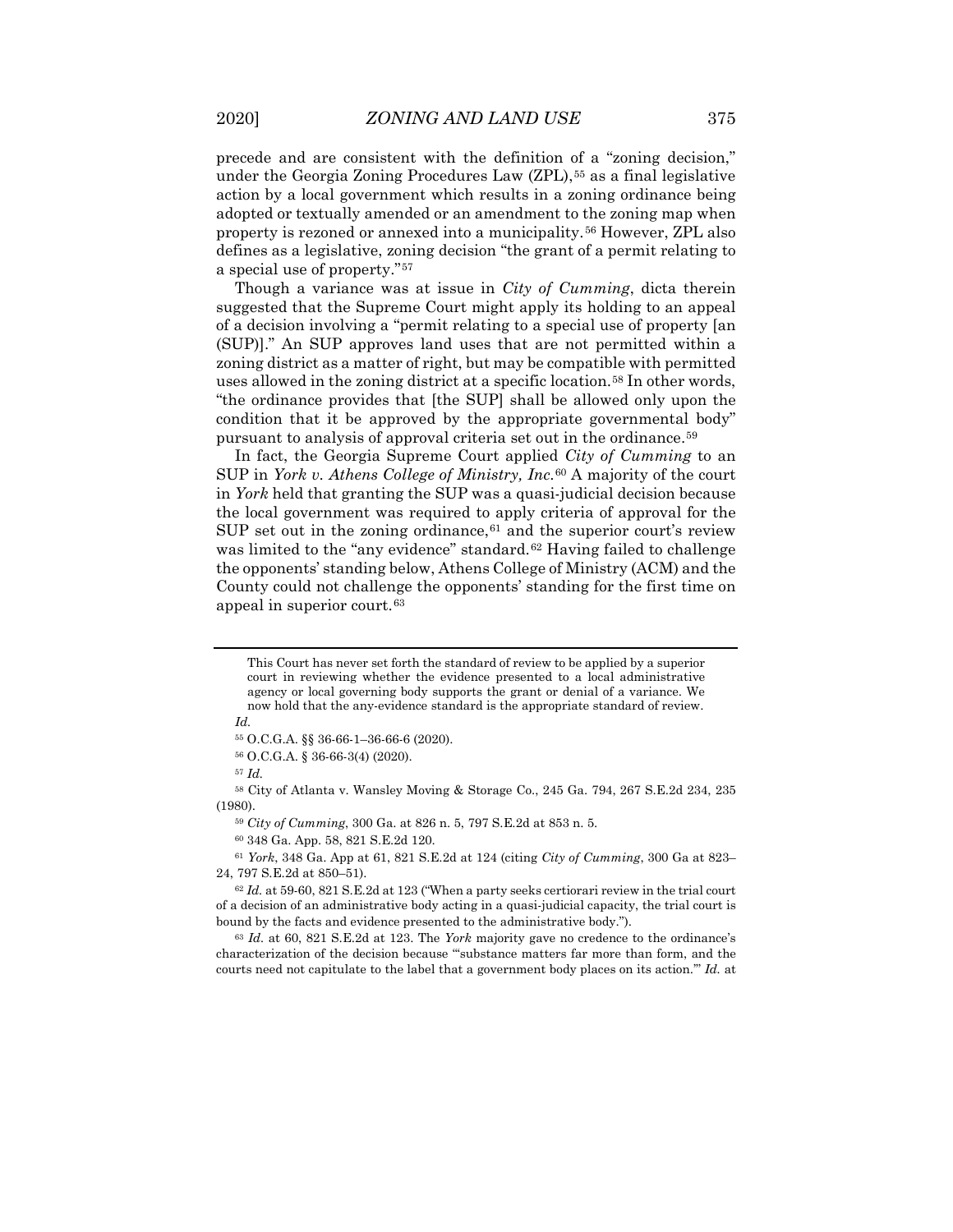In an attempt to reconcile ZPL with its decision, the *York* majority noted that ZPL "defines a 'zoning decision,' not [an SUP] or 'special use approval decision.'"[64](#page-10-0) Judge Goss's dissent in *York* distinguished *City of Cumming* based on a textualist interpretation of ZPL, finding a distinction between an SUP that involves the change in use of land to a use "potentially incompatible with uses allowed in the particular zoning district" and an SUP that does not involve a change in use of the real estate at issue.[65](#page-10-1)

Despite the results in *City of Cumming* and *York*, since *Guhl v. Holcomb Bridge Road Corporation*[66](#page-10-2) was decided in 1977, Georgia law has required local governing authorities to analyze objective criteria when taking action on a rezoning application, a legislative act. In *Guhl*, the Georgia Supreme Court established the factors that must be considered to determine whether the current zoning district applied to property is constitutional.[67](#page-10-3) *Guhl's* requirements are established precedent. Analysis of a rezoning application under the *Guhl* factors (and its lineage) is required when a local government's decision on a rezoning application is appealed to superior court.[68](#page-10-4) *Guhl's* factors foreshadowed ZPL which requires that a local government's zoning ordinance include "standards governing the exercise of the [constitutionally delegated legislative] zoning power [which] . . . may include any factors . . . the local government finds relevant in balancing the interest in promoting the public health, safety, morality, or general welfare against the right to the

<span id="page-10-1"></span><sup>65</sup> *York*, 348 Ga. App. at 64, 821 S.E.2d at 126 (J., Goss, dissenting) (quoting Druid Hills Civic Ass'n. v. Buckler, 328 Ga. App. 485, 493, 760 S.E.2d 194, 201 (2014)).

<sup>66</sup> 238 Ga. 322, 232 S.E.2d 830 (1977).

<span id="page-10-3"></span><span id="page-10-2"></span><sup>67</sup> *Guhl*, 238 Ga. at 323–24, 232 S.E.2d at 831–32. (citing La Salle National Bank v. County of Cook, 60 Ill. Ap. 2d 39, 51, 208 S.E.2d 430, 436 (1965)). Those factors are as follows:

(1) existing uses and zoning of nearby property; (2) the extent to which property values are diminished by the particular zoning districts; (3) the extent to which the destruction of property values of the plaintiffs promotes the health, safety, morals or general welfare of the public; (4) the relative gain to the public, as compared to the hardship imposed upon the individual property owner; (5) the suitability of the subject property for the zoned purposes; and (6) the length of time the property has been vacant as zoned, considered in the context of land development in the area in the vicinity of the property.

<span id="page-10-4"></span>*Id.*

<sup>68</sup> *E.g.*, *Diversified Holdings, LLP*, 302 Ga. at 608–09, 612, 807 S.E.2d at 887, 889.

<sup>62</sup> n. 6, 821 S.E.2d at 124 n. 6 (quoting State of Georgia v. Int'l Keystone Knights of the Ku Klux Klan, Inc., 299 Ga. 392, 402, 799 S.E.2d 455, 463 (2016)).

<span id="page-10-0"></span><sup>64</sup> *Id.* at 61–62 (quoting O.C.G.A. § 36-66-3(4)). Therefore, ZPL's definition "does not, on its face, make a local government's issuance of any and all 'permit[s] related to a special use of property' 'legislative action[s],' regardless of the process that was used to make any such decision." *Id.* at 62.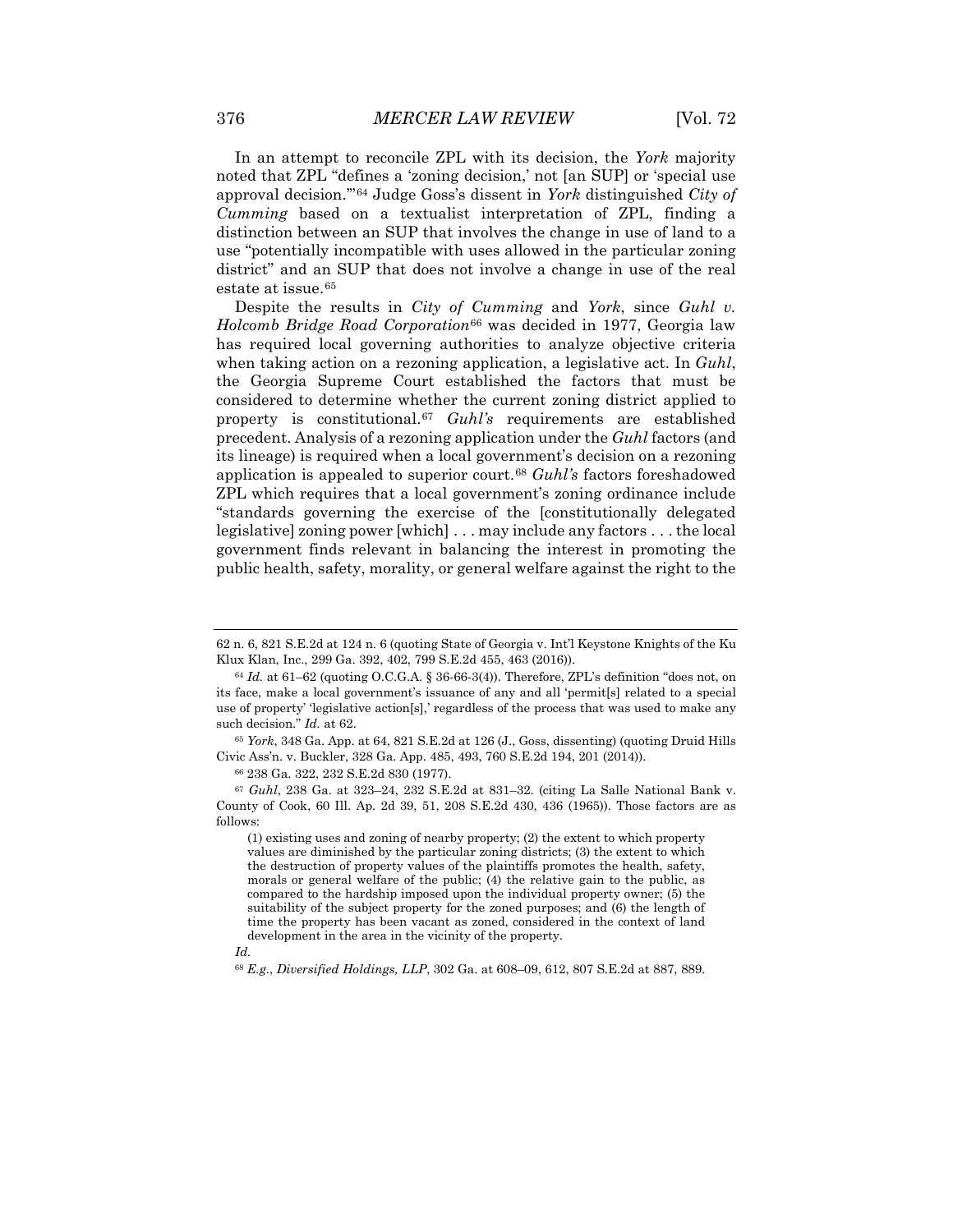unrestricted use of property."[69](#page-11-0) During the Survey period, two SUP cases revisited the same question: how to distinguish between quasi-judicial and legislative decisions under *City of Cumming* and *York,* and the same court reached different, potentially irreconcilable conclusions in each.

## *B. Riverdale Land Group, LLC v. Clayton County—the Georgia Court of Appeals Holds Approval of an SUP is a Quasi-Judicial Decision*

In *Riverdale Land Group, LLC v. Clayton County*,[70](#page-11-1) the Riverdale Land Group (RLG) applied for an SUP to construct and operate a gas station.[71](#page-11-2) The Clayton County Board of Commissioners (BOC) denied the SUP application.[72](#page-11-3) RLG filed a petition for writ of mandamus action appealing the denial of RLG's application.[73](#page-11-4) The Georgia Court of Appeals held that a writ of mandamus was not a proper mechanism to challenge the BOC's denial of the SUP application because the SUP was quasi-judicial.[74](#page-11-5) "[When] an official or agency's action is 'subject to review by certiorari, the writ of mandamus is unavailable.'"[75](#page-11-6) Because RLG did not petition for a writ of certiorari, it waived its constitutional claims.<sup>[76](#page-11-7)</sup>

To determine whether the denial was a quasi-judicial act, the Court relied on *Housing Authority of City of Augusta v. Gould*,<sup>[77](#page-11-8)</sup> (decided after *City of Cumming*) which set forth the following three characteristics indicative of a quasi-judicial decision.[78](#page-11-9) First, a quasi-judicial act occurs when all parties are entitled to notice and a hearing with the opportunity to present evidence under judicial forms of procedure.[79](#page-11-10) Second, a quasi-judicial act is a decision-making process that (quasi-) legislative law requires be made applying relevant facts to pre-existing (i.e. codified) legal standards.[80](#page-11-11) Third, a quasi-judicial act is final and binding on the rights of interested parties.[81](#page-11-12) The court also recited the Georgia Supreme Court's prior characterization of administrative determinations as being

<sup>80</sup> *Id.*, 826 S.E.2d at 111–12.

<span id="page-11-2"></span><span id="page-11-1"></span><span id="page-11-0"></span><sup>69</sup> O.C.G.A. § 36-6-5 (2020). ZPL also requires that local governments "adopt policies and procedures which govern calling and conducting hearings required by [ZPL Section 4]."

<sup>70</sup> 354 Ga. App. 1, 840 S.E.2d 132 (2020).

<sup>71</sup> *Id.* at 1–2, 840 S.E.2d at 133.

<sup>72</sup> *Id.*, 840 S.E.2d at 133.

<sup>73</sup> *Id.* at 2, 840 S.E.2d at 133.

<sup>74</sup> *Id.* at 3, 840 S.E.2d at 134; O.C.G.A. § 5-4-1 (2020).

<span id="page-11-10"></span><span id="page-11-9"></span><span id="page-11-8"></span><span id="page-11-7"></span><span id="page-11-6"></span><span id="page-11-5"></span><span id="page-11-4"></span><span id="page-11-3"></span><sup>75</sup> 354 Ga. App. 3, 840 S.E.2d at 134 (quoting Bibb Cnty. v. Monroe Cnty.*,* 294 Ga. 730, 734, 755 S.E.2d 766 (2014)).

<sup>76</sup> *Id.* at 9–10,840 S.E.2d at 138.

<sup>77</sup> 305 Ga. 545, 826 S.E.2d 107 (2019).

<sup>78</sup> *Id.* at 551, 826 S.E.2d at 111–12.

<sup>79</sup> *Id.*, 826 S.E.2d at 111–12.

<span id="page-11-12"></span><span id="page-11-11"></span><sup>81</sup> *Id.*, 826 S.E.2d at 111–12.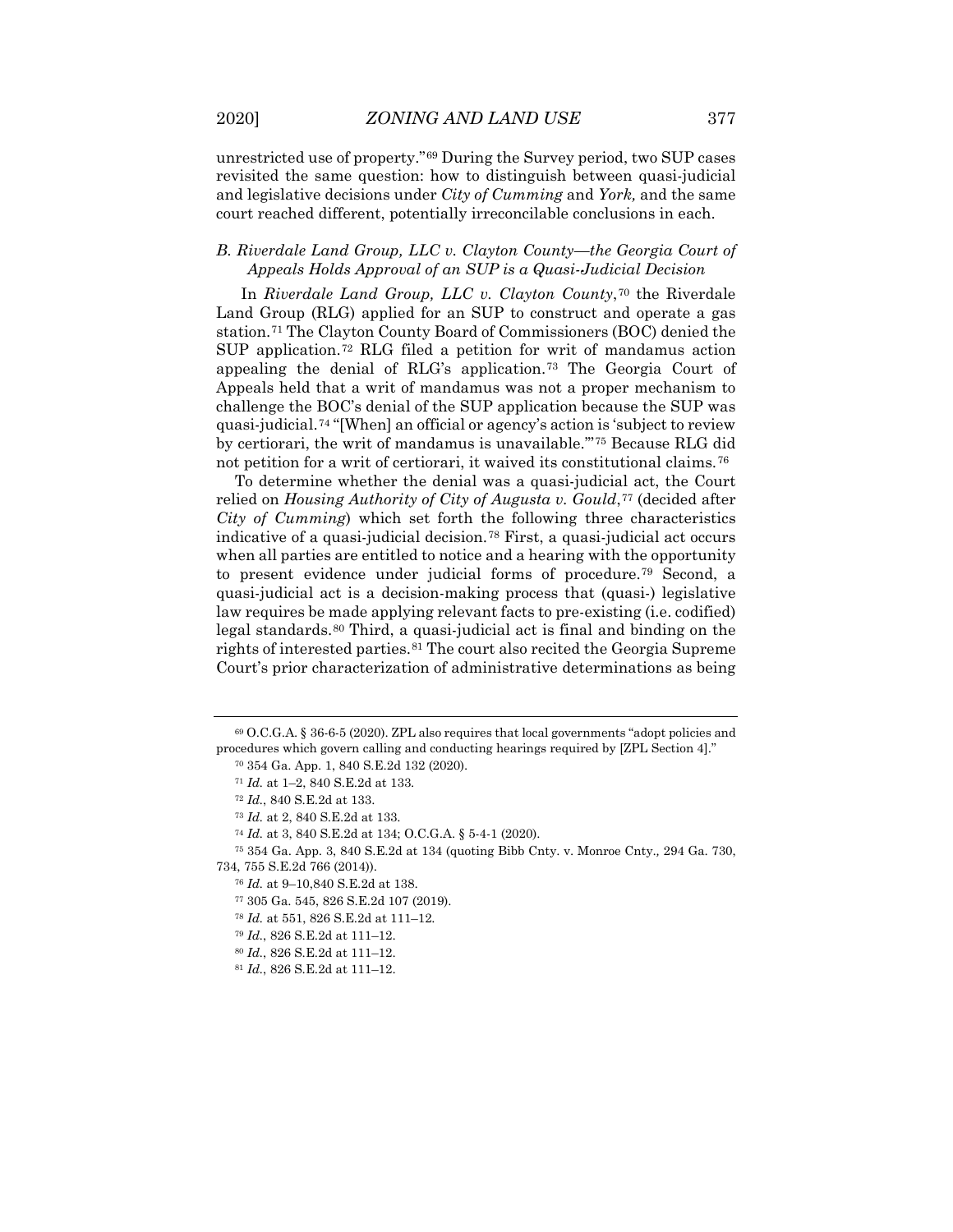particular and immediate, and legislative decisions as general and prospective.[82](#page-12-0)

Like the *York* court, the court in *Riverdale Land Group, LLC* found the facts at issue substantially similar to those presented in *City of Cumming*, and held that the BOC's decision on the SUP was quasijudicial.[83](#page-12-1) As in *City of Cumming*, the applicant was required by the applicable ordinance to submit detailed information regarding a "specific piece of property," and the ordinance also required the BOC to "determine 'the facts and apply the ordinance's legal standards to them, . . . a decision-making process akin to a judicial act.'"[84](#page-12-2) Additionally, the ordinance required the BOC to hold a public hearing, give notice of the hearing to the parties, and make a decision that was particular and immediate.<sup>[85](#page-12-3)</sup>

In a footnote, the *Riverdale Land Group, LLC* court quoted the *City of Cumming* court's assessment that "'it is not clear that [SUP] cases are meaningfully different from variance cases in [the context of determining whether certiorari relief is available] at least in the cases where the zoning board must apply a set of factors set out in the zoning ordinance to the specific facts [of the SUP].'"[86](#page-12-4) The court further noted that whether the decision is "tightly controlled" by the ordinance is only one factor the court considers when determining whether a decision is quasi-judicial or legislative.[87](#page-12-5) The court recited the declaration in *City of Cumming* that "[s]ubstance matters far more than form, and the courts need not capitulate to the label that a government body places on its action," in ordinance, pleading, or statute.[88](#page-12-6) To that end, like in *York*, the court in *Riverdale Land Group* held that ZPL's characterization of SUPs as legislative zoning decisions was not determinative.<sup>[89](#page-12-7)</sup> The court, in another footnote, rejected RLG's argument that *City of Cumming* was distinguishable because the variance ordinance in *City of Cumming* required that all factors under the ordinance *must* be satisfied before a variance could be granted and the SUP ordinance in *Riverdale Land* 

<sup>87</sup> *Id.* at 6 n. 23, 840 S.E.2d at 136.

<span id="page-12-0"></span><sup>82</sup> *Riverdale Land Group, LLC*, 354 Ga. App. at 4, 840 S.E.2d at 134 (quoting *Int'l Keystone Knights of the Ku Klux Klan, Inc.*, 299 Ga. at 401, 788 S.E.2d at 463).

<span id="page-12-1"></span><sup>83</sup> *Id.* at 5, 840 S.E.2d. at 135. In *City of Cumming*, homeowners sought a writ of mandamus regarding the board of zoning's decision to grant a setback variance to a neighboring developer. *City of Cumming*, 300 Ga. at 820.

<sup>84</sup> *Id.* at 6, 840 S.E.2d at 136 (quoting *City of Cumming*, 300 Ga. at 823).

<span id="page-12-7"></span><span id="page-12-6"></span><span id="page-12-5"></span><span id="page-12-4"></span><span id="page-12-3"></span><span id="page-12-2"></span><sup>85</sup> *Id.* at 6–7, 840 S.E.2d at 136 (finding that the Board's decision was final, binding, and conclusive of the rights of the parties).

<sup>86</sup> *Id.* at 4, 840 S.E.2d at 135 n.16 (quoting 300 Ga. 827 (2017)).

<sup>88</sup> *Id.* at 8, 840 S.E.2d at 137.

<sup>89</sup> *Id.,* 840 S.E.2d at 137.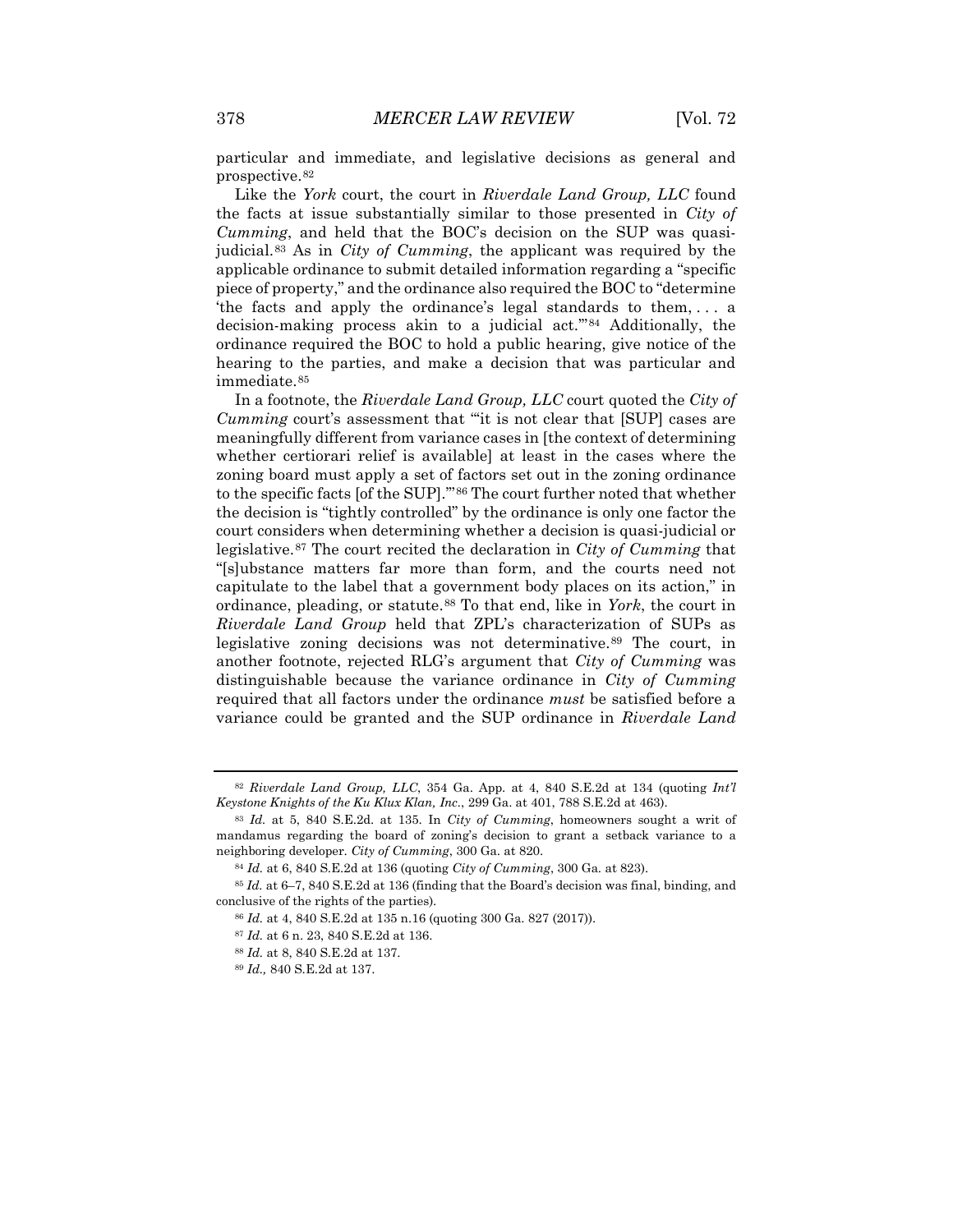*Group* stated that the board *may* examine factors.<sup>[90](#page-13-0)</sup> But, a few days later, the Georgia Court of Appeals reached a different conclusion on another SUP case.

### *C. Davis v. Rockdale Art Farm, Inc.: the Georgia Court of Appeals Followed ZPL and Held that Approval of an SUP can be Legislative.*

In *Davis v. Rockdale Art Farm, Inc.*, *[91](#page-13-1)* the Rockdale County Board of Commissioners (BOC) granted an SUP for a creative arts learning center. Owners of properties approximately three-tenths of a mile from, and at a higher elevation than, the arts center (collectively, the neighbors) appealed the BOC's decision by petition for writ of certiorari to superior court.[92](#page-13-2) The neighbors alleged they would suffer from increased noise, light pollution, and traffic as a result of the art center.<sup>[93](#page-13-3)</sup> The local government and the applicant challenged the neighbors' standing for the first time on appeal.[94](#page-13-4)

The Georgia Court of Appeals found the BOC's approval of the SUP was a legislative action because it was based on a discretionary determination by the BOC as to whether the application satisfied certain criteria or conditions prescribed by ordinance.[95](#page-13-5) Because the decision was legislative, the court held the county was not required to raise the standing of the neighbors at the hearing before the BOC on the SUP.[96](#page-13-6)

Whether a party has standing to challenge a zoning decision has long been determined through the application of the two-step "substantial interest-aggrieved citizen" test.<sup>[97](#page-13-7)</sup> "First, ... a person claiming to be aggrieved must have a substantial interest in the zoning decision, and second, . . . this interest [must] be in danger of suffering some special damage or injury not common to all property owners similarly situated."[98](#page-13-8) The court found the neighbors failed to satisfy this test because they did not distinguish how the alleged adverse effects resulting

<sup>90</sup> *Id.* at 4 n. 16, 840 S.E.2d at 135.

<sup>91</sup> 354 Ga. App. 82, 840 S.E.2d 160 (2020).

<sup>92</sup> *Id.* 82–83, 840 S.E.2d 161–62.

<sup>93</sup> *Id.* at 83, 840 S.E.2d at 162.

<sup>94</sup> *Id.* at 84, 840 S.E.2d at 162.

<span id="page-13-6"></span><span id="page-13-5"></span><span id="page-13-4"></span><span id="page-13-3"></span><span id="page-13-2"></span><span id="page-13-1"></span><span id="page-13-0"></span><sup>95</sup> *Id.* at 86, 840 S.E.2d at 164. The Court further reasoned that zoning power is legislative because the purpose of an SUP is "to authorize a type of land use potentially incompatible with uses allowed in the particular zoning district, with issuance of the permit predicated upon compliance with conditions set out in the ordinance, or in the discretion of the local zoning authority." *Id.* at 85, 840 S.E.2d at 163.

<sup>96</sup> *Id.* at 86, 840 S.E.2d at 164.

<span id="page-13-8"></span><span id="page-13-7"></span><sup>97</sup> Massey v. Butts County, 281 Ga. 244, 246–48, 637 S.E.2d 385, 387–88 (2006).

<sup>98</sup> DeKalb Cnty. v. Wapensky, 253 Ga. 47, 48, 315 S.E.2d 873, 875 (1984).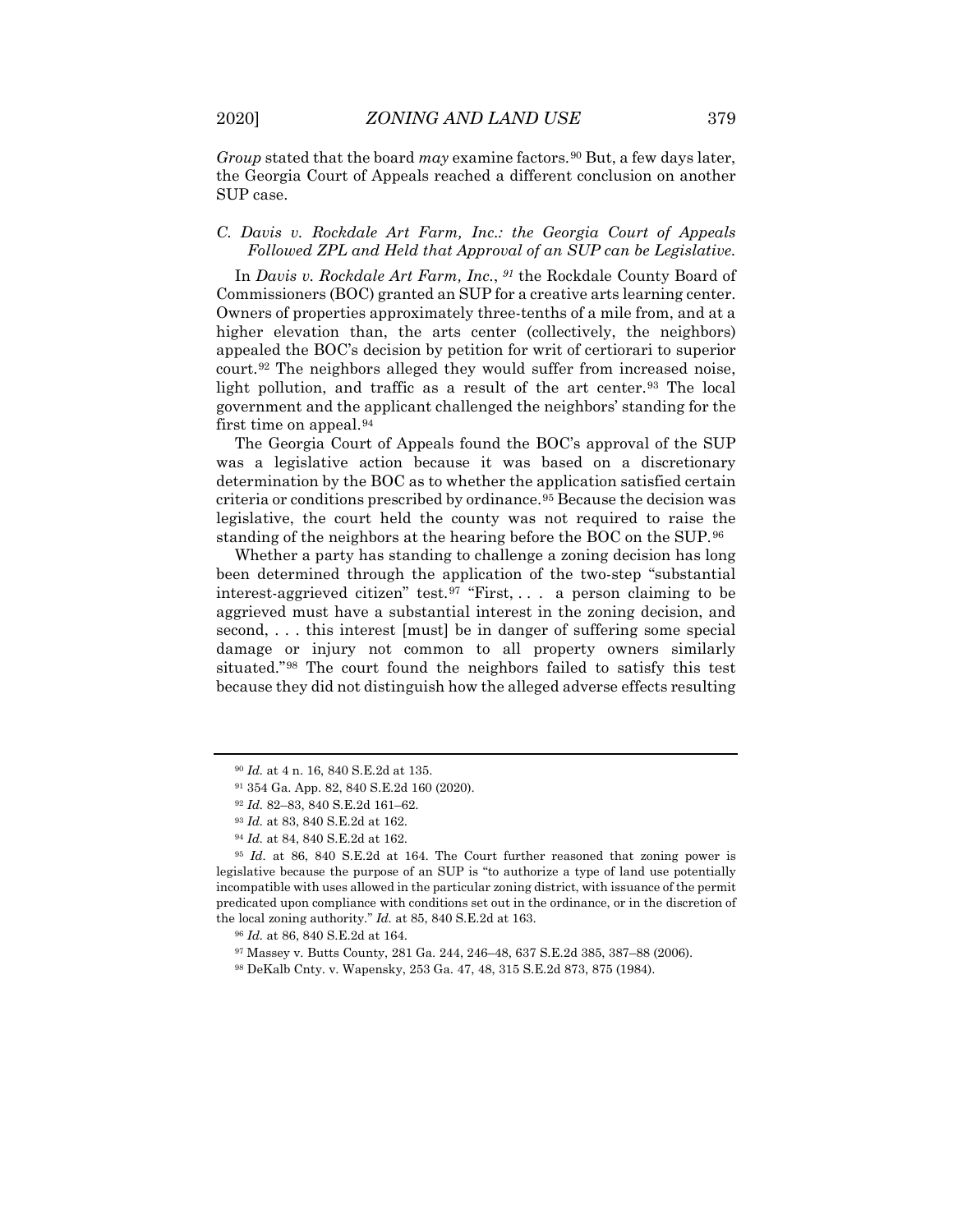from the art center would harm them differently from other property owners in the area.[99](#page-14-0)

The court went on to hint at (but not elucidate) a further distinction between quasi-judicial and legislative decisions—the standing of public opponents to be heard by the governing authority. The court quoted *Powers Ferry Civic Association v. Life Insurance Company of Georgia*,[100](#page-14-1) as follows: "'the standing of neighbors to [appeal a] rezoning granted a property owner' and 'the standing of neighbors to be heard by a governing authority when considering a proposed zoning change are two separate and distinct things.'"[101](#page-14-2) The court stated in *Davis*,

[t]o hold otherwise would, as the county appellees argue[d], require an agency, "to include as a part of its preliminary announcements, prior to each and every meeting, that the specific agency objects to the standing of each and every applicant and application as to any determination that may or may not be made by the agency in order to preserve affirmative defense."[102](#page-14-3)

In essence—although not entirely to the catastrophic result suggested by the county—that was the effect of the majority decision in *York*. After *York*, in order to preserve all issues for appeal in case the decision was deemed to be quasi-judicial, many zoning applicants (including those represented by the Authors) tendered (and will continue to tender) written, broad legal objections of every conceivable kind and iteration and tie those objections to specific facts in the application material or presented at the public hearing.

At first glance, the court's decision in *Davis* appears in every respect to conflict with the majority decision in *York* and *Riverdale Land Group*. The ordinance at issue in *York* required a County Board of Commissioners to give "due consideration" to ten "objective criteria" set forth in the ordinance.[103](#page-14-4) The court in *York* held that the SUP decision was quasi-judicial because "although the grant of the [SUP] ultimately authorized a change in use of land, . . . the [SUP was] . . . 'sought under terms set out in the ordinance,' and the [governing authority] therefore acted in a 'quasi-judicial capacity to determine the facts and apply the law.'"[104](#page-14-5) In contrast to the ordinances in *York* and *Riverdale Land Group*, the ordinance in *Davis* "specifically direct[ed] the Board to use its

<sup>99</sup> *Davis*, 354 Ga. App. at 165, 840 S.E.2d at 88.

<sup>100</sup> 250 Ga. 419, 297 S.E.2d 477 (1982).

<span id="page-14-5"></span><span id="page-14-4"></span><span id="page-14-3"></span><span id="page-14-2"></span><span id="page-14-1"></span><span id="page-14-0"></span><sup>101</sup> *Davis*, 354 Ga. App. at 87, 840 S.E.2d at 164 (quoting *Powers*, 250 Ga. at 421, 297 S.E.2d at 478).

<sup>102</sup> *Id.*, 840 S.E.2d at 164.

<sup>103</sup> *York*, 348 Ga. App at 58, 821 S.E.2d at 122.

<sup>104</sup> *Id.* at 63, 821 S.E.2d at 125.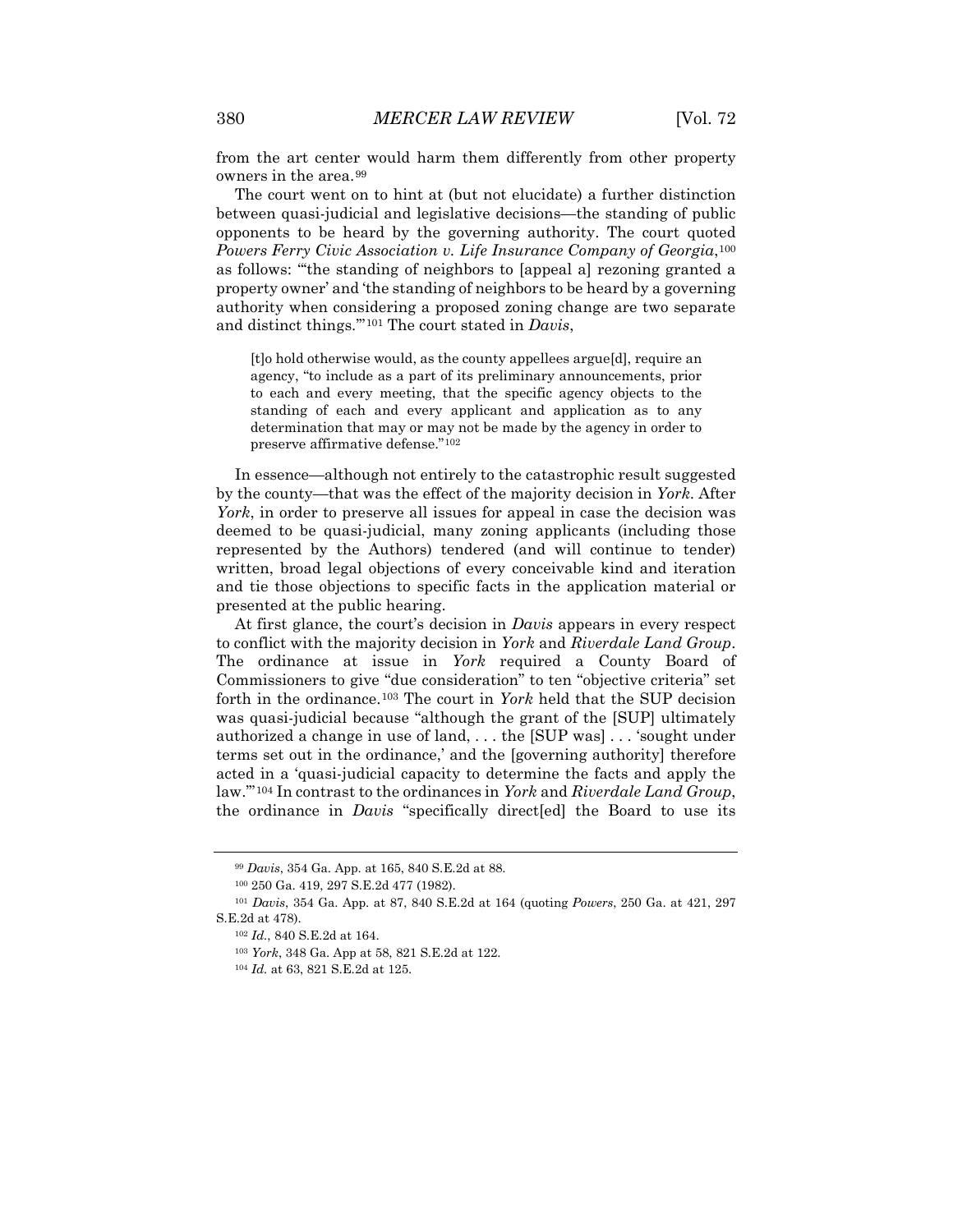discretion and to consider other factors, including 'the consistency of the application with the comprehensive plan.'"[105](#page-15-0)

The difference between the majority in *York* and in *Davis* is that the court in *Davis* may have finally given due consideration and deference to the legislative pronouncement in ZPL that approval of an SUP is a final legislative act by a local government.[106](#page-15-1) Specifically, the court found that the SUP was a zoning decision or legislative act because it authorized a type of land use potentially incompatible with the primarily agricultural and residential uses allowed in the underlying zoning district.<sup>[107](#page-15-2)</sup>

The decisions defined by ordinance in both *York*, *Riverdale Land Group*, and *Davis* could be deemed legislative. The only discernable difference appears to be the use of the words "due consideration," "may," and "discretion," respectively, in the ordinances describing the local government decisions at issue in each case.[108](#page-15-3) Therefore, under the *York/Davis* dichotomy, the only difference between a quasi-judicial and a legislative decision is the use of the word "discretion" or similar language. Of course, after *York*, "due consideration" does not automatically make a local government's decision legislative. However, using this framework, decisions that historically have been quasijudicial, such as a variance or plat approval, could be legislative if discretionary language is in the ordinance. The converse is also true—in the absence of the language of discretion, a historically legislative decision (such as a rezoning) could be quasi-judicial. On appeal, the appellate path for quasi-judicial decisions, certiorari proceedings in superior court, are procedurally more favorable to local governments because of, for example, the deferential "any evidence" standard. Thus, in light of *Davis*, it might benefit local governments to review their zoning ordinance for, and if necessary amend those ordinances to remove discretionary (or similar) language.

## III. MILANI V. IRWIN—IMPACT TO THE VIEW FROM A NEIGHBOR'S PROPERTY IS STILL SUFFICIENT TO BESTOR THE NEIGHBOR WITH **STANDING**

In *Milani v. Irwin*,<sup>[109](#page-15-4)</sup> a developer acquired in unincorporated DeKalb County one lot fronting on a small lake in an established single-family residential neighborhood.[110](#page-15-5) While demolishing the existing singlefamily home on the lot, an activity permitted by the County's Planning

<span id="page-15-0"></span><sup>105</sup> *Davis*, 354 Ga. App. at 86, 840 S.E.2d at 163–64.

<span id="page-15-1"></span><sup>106</sup> *Id.*, 840 S.E.2d at 164.

<span id="page-15-2"></span><sup>107</sup> *Id.*, 840 S.E.2d at 164.

<span id="page-15-3"></span><sup>108</sup> *See York*, 348 Ga. App. at 65, 821 S.E.2d at 126 (Goss, J., dissenting).

<span id="page-15-4"></span><sup>109</sup> 354 Ga. App. 218, 840 S.E.2d 700 (2020).

<span id="page-15-5"></span><sup>110</sup> *Id.* at 219, 840 S.E.2d at 702.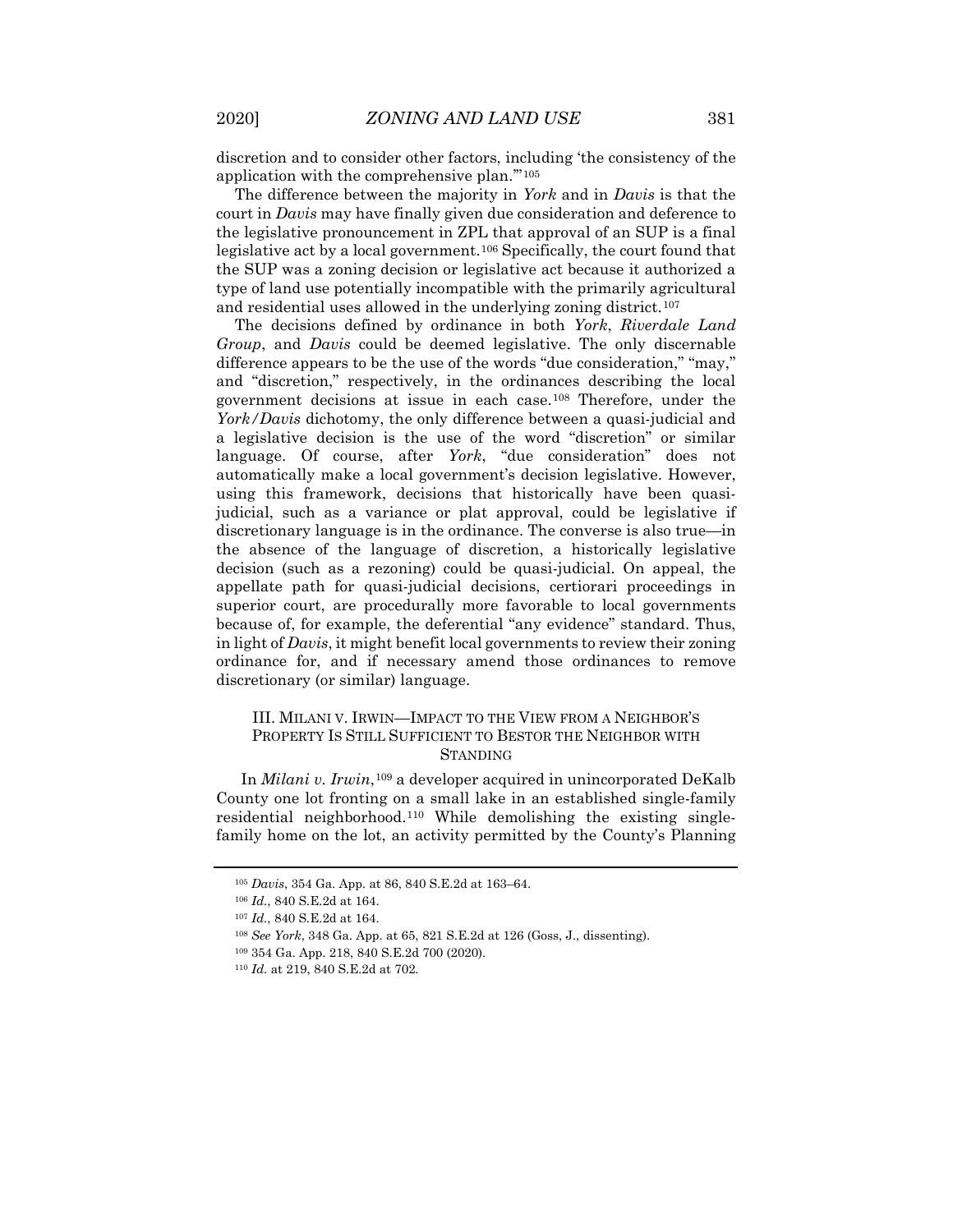Director (the director), the developer cut down trees within the County's undisturbed buffer around a State Water, an unpermitted activity.[111](#page-16-0) Some of those trees were also within the smaller twenty-five foot State Water buffer.<sup>[112](#page-16-1)</sup> A variance from the State Water buffer was retroactively granted by the Environmental Protection Division of the Georgia Department of Natural Resources.<sup>[113](#page-16-2)</sup> And, the County notified the developer that the tree removal was illegal. The developer applied for, and the director granted, a permit to replant trees within the county buffer.[114](#page-16-3) The director also determined that the developer did not need a permit to build a seawall because, under the applicable ordinance, retaining walls of less than four feet do not require a permit.[115](#page-16-4) The owners of the property directly across the lake from the lot at issue appealed the director's decisions to the DeKalb County Zoning Board (the Board), and the Board affirmed the director's issuance of the permit and the decision that the seawall did not require a permit.<sup>[116](#page-16-5)</sup>

The neighbors further appealed by way of petition for writ of certiorari to the DeKalb County Superior Court.[117](#page-16-6) The superior court sustained the petition finding that the Board erred in affirming the director's decision.[118](#page-16-7) The developer filed a discretionary appeal with the Georgia Court of Appeals.[119](#page-16-8) The developer argued that the neighbors failed to meet the substantial interest-aggrieved citizen test for standing in zoning cases.[120](#page-16-9)

The court in *Milani* found that the neighbors satisfied the "substantial interest-aggrieved citizen" test and, as a result, had standing.[121](#page-16-10) Specifically, the court found that "property owners 'who will bear the brunt of the changed conditions' . . . have a substantial interest in the

<span id="page-16-9"></span><sup>120</sup> *Id.* at 222–23, 840 S.E.2d at 704–05.

<span id="page-16-0"></span><sup>111</sup> *Id.*, 840 S.E.2d at 702–03. A State Water is

any and all river[], stream[], creek[], branch[], lake[], reservoir[], pond[], drainage system[], spring[], well[], and other bod[y] of surface or subsurface water, natural and artificial, lying within or forming a part of the boundaries of the State which [is] not entirely confined and retained completely upon the property of a single individual, partnership, or corporation, except[ing] . . . any project carried out under the technical supervision of the Natural Resources Conservation Service of the United States Department of Agriculture.

Ga. Comp. R. & Regs. 391-3-7-.01(aa)(2020); O.C.G.A. § 12-7-17(7)(2020).

<span id="page-16-1"></span><sup>112</sup> *Milani*, 354 Ga. App. at 219, 840 S.E.2d at 703; O.C.G.A. § 12-7-6(b)(15) (2020).

<span id="page-16-2"></span><sup>113</sup> *Id.* at 219–20, 840 S.E.2d at 703.

<span id="page-16-3"></span><sup>114</sup> *Id.* at 220, 840 S.E.2d at 703.

<span id="page-16-5"></span><span id="page-16-4"></span><sup>115</sup> *Id.* at 219–20, 840 S.E.2d at 703. <sup>116</sup> *Id.* at 220, 840 S.E.2d at 703.

<span id="page-16-6"></span><sup>117</sup> *Id.*, 840 S.E.2d at 703.

<span id="page-16-7"></span><sup>118</sup> *Id.* at 221, 840 S.E.2d at 703.

<span id="page-16-8"></span><sup>119</sup> *Id.*, 840 S.E.2d at 704.

<span id="page-16-10"></span><sup>121</sup> *Id.* at 223, 840 S.E.2d at 705.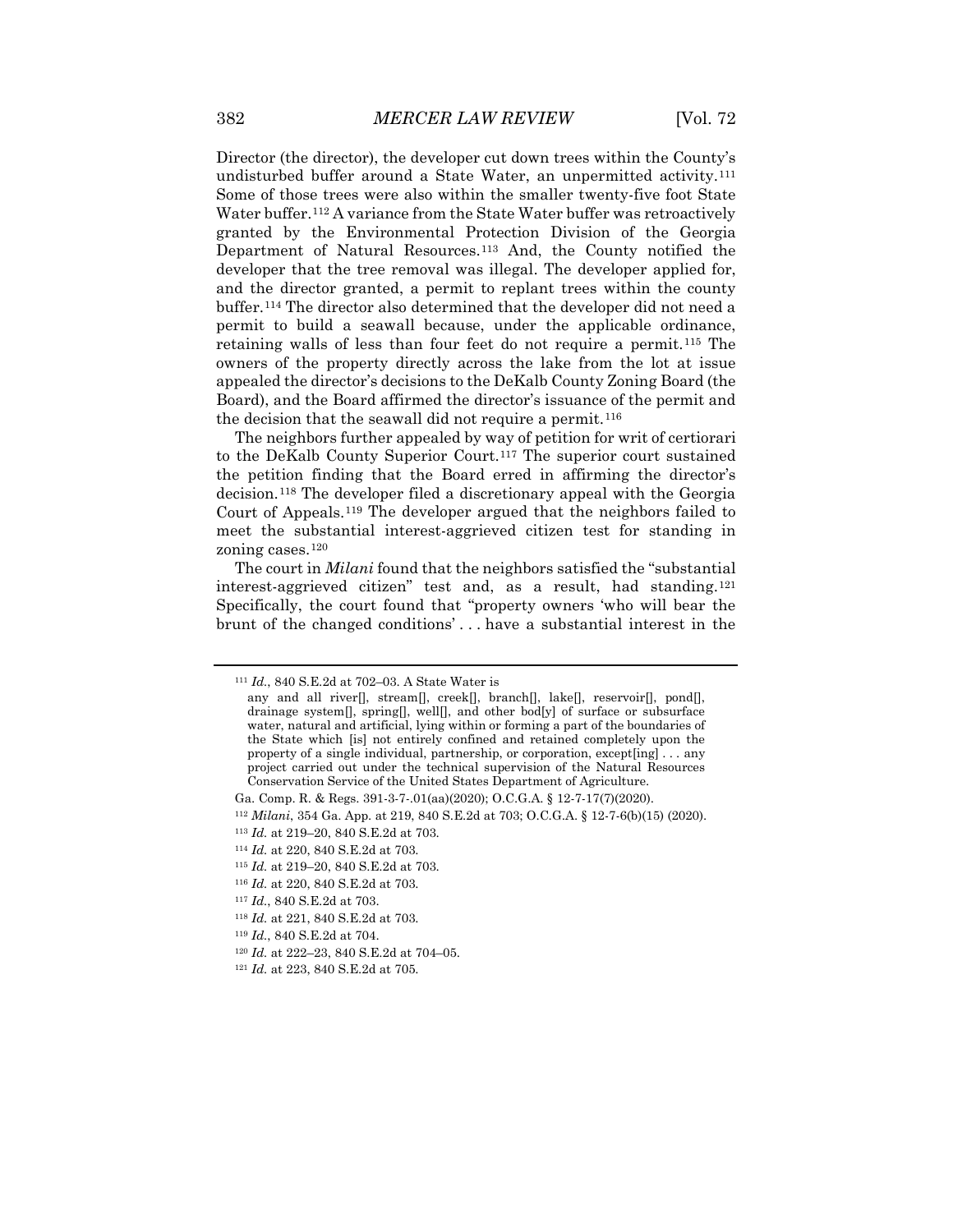action" and may have standing.[122](#page-17-0) Because the neighbors' lot was directly across the lake from the developer's property, the court reasoned that the homeowners had a particular and individualized concrete injury uncommon to other residents in the subdivision because of the "visual intrusion" presented by the developer's bare cut lot located directly across the lake from their property.[123](#page-17-1)

The court also held the superior court properly sustained the homeowner's petition for certiorari because the tree replanting plan approved by the Board did not comply with the formula in DeKalb County ordinance for calculating the replanting requirements for illegally removed trees.[124](#page-17-2) The developer's permitted plantings did not follow that formula. As a result, the director violated the ordinance.<sup>[125](#page-17-3)</sup> Consequently, the trial court erred by not sustaining the petition for writ of certiorari.<sup>[126](#page-17-4)</sup> *Milani* follows a line of cases finding standing where neighbors object to the impact to the view from their property (and corresponding reduction in property values) resulting from a local government's zoning or land use decision.[127](#page-17-5)

### IV. SWEET CITY LANDFILL, LLC V. LYON—THE OPEN MEETINGS ACT AND A RECURRING CASE

In *Sweet City Landfill, LLC v. Lyon*,[128](#page-17-6) a proposed landfill in Elbert County again made its way to the Georgia Court of Appeals.[129](#page-17-7) In this new, separate case, Sweet City claimed that in a private meeting prior to the public hearing on Sweet City's SUP, members of the Elbert County Board of Commissioners (BOC), in violation of the Georgia Open Meetings Act,<sup>[130](#page-17-8)</sup> planned to vote against that SUP without discussion.<sup>[131](#page-17-9)</sup>

The court first addressed Sweet City's claims for bad faith and intentional misconduct.[132](#page-17-10) The court looked to the immunity from civil lability afforded to members of (among other things) the governing

<span id="page-17-5"></span><span id="page-17-4"></span><span id="page-17-3"></span><span id="page-17-2"></span><span id="page-17-1"></span><span id="page-17-0"></span><sup>127</sup> *See DeKalb Cnty.*, 253 Ga. at 47, 315 S.E.2d at 873; *see also* Hitch v. Vasarhelyi, 285 Ga. 627, 680 S.E.2d 411 (2009).

<sup>128</sup> 352 Ga. App. 824 (2019).

<span id="page-17-9"></span><span id="page-17-8"></span><span id="page-17-7"></span><span id="page-17-6"></span><sup>129</sup> For a background and analysis on the prior cases involving this project, please refer to Newton M. Galloway & Steven L. Jones, *Zoning and Land Use*, *Annual Survey of Georgia Law*, 71 Mercer L. Rev. 363 and Newton M. Galloway & Steven L. Jones, *Zoning and Land Use*, *Annual Survey of Georgia Law*, 69 Mercer L. Rev. 371.

<sup>122</sup> *Id.* at 223, 840 S.E.2d at 705 (quoting *DeKalb Cnty.*, 253 Ga. at 49, 315 S.E.2d at 875. <sup>123</sup> *Id.,* 840 S.E.2d at 705.

<sup>124</sup> *Id.* at 224, 840 S.E.2d at 706 (quoting DeKalb County Code § 14-39(p)(2)).

<sup>125</sup> *Id.* at 224–25, 840 S.E.2d at 706.

<sup>126</sup> *Id.*, 840 S.E.2d at 706.

<sup>130</sup> O.C.G.A. §§ 50-14-1–50-14-5 (2020).

*<sup>131</sup> Sweet City Landfill,* LLC, 352 Ga. App. at 825, 835 S.E.2d at 769.

<span id="page-17-10"></span><sup>132</sup> *Id.* at 827, 835 S.E.2d at 770.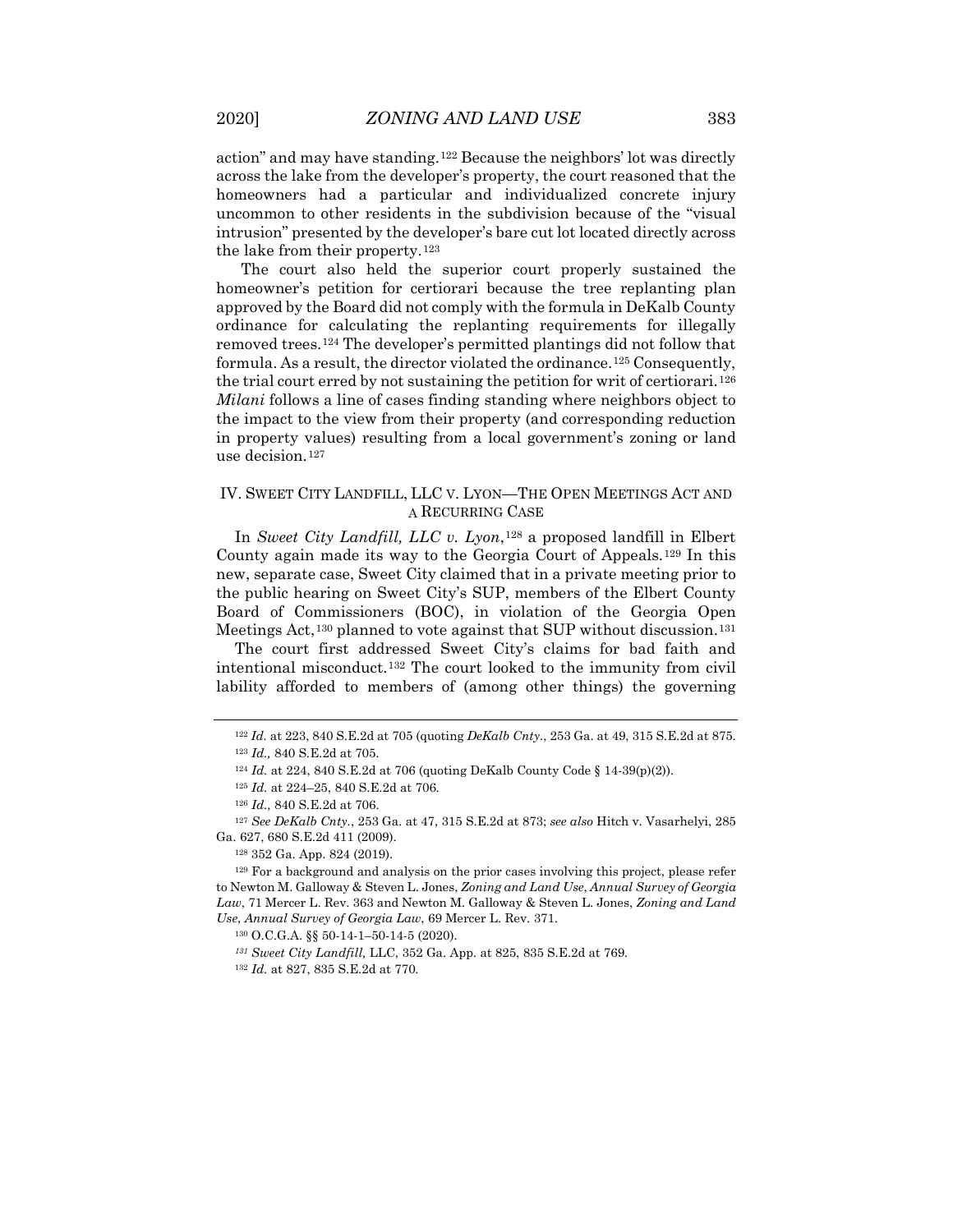authorities (and inferior zoning boards) of local governments under  $O.C.G.A. \S 51-1-20(a)$ , which provides as follows:

A person serving with or without compensation as a member, director, or trustee, or as an officer of the board without compensation, of any nonprofit hospital or association or of any nonprofit, charitable, or eleemosynary institution or organization or of any local governmental agency, board, authority, or entity shall be immune from civil liability for any act or any omission to act arising out of such service if such person was acting in good faith within the scope of his or her official actions and duties and unless the damage or injury was caused by the willful or wanton misconduct of such person.<sup>[133](#page-18-0)</sup>

The standard for bad faith is high. It "is not simply bad judgment or negligence" but instead, to prove bad faith, a litigant must show a dishonest purpose, willful conduct with an actual intention to harm, or wanton conduct that is so reckless or charged with indifference to the consequences as to justify the jury in finding a wantonness equivalent in spirit to actual intent.[134](#page-18-1) The court held the BOC's actions were within its members official duties. The court further held that Sweet City did not plead that any action of the BOC was "adopted, taken, or made" in violation of the Georgia Open Meetings Act outside of a public meeting.[135](#page-18-2) Sweet City failed to demonstrate bad faith because the action at issue took place during a public meeting.[136](#page-18-3) Thus, the BOC members were entitled to statutory immunity.[137](#page-18-4)

Additionally, Sweet City argued the Commission abused its power because it first decided to vote against the Sweet City landfill project in a private meeting, even though it later voted at a public meeting not to hear Sweet City's plan.[138](#page-18-5) The court held Sweet City's abuse of power claim was rendered moot because the BOC publicly reaffirmed its actions in a later public meeting.[139](#page-18-6)

<sup>133</sup> *See* O.C.G.A. § 51-1-20(a) (2020).

<span id="page-18-2"></span><span id="page-18-1"></span><span id="page-18-0"></span><sup>134</sup> *Sweet City Landfill, LLC*, 352 Ga. App. at 828, 835 S.E.2d at 771 (quoting Culpepper v. Thompson, 254 Ga. App. 569, 570, 562 S.E.2d 837, 839 (2002).

<sup>135</sup> *Sweet City Landfill, LLC*, 352 Ga. App. at 827–28, 835 S.E.2d at 770.

<sup>136</sup> *Id.* at 828, 835 S.E.2d at 770–71.

<sup>137</sup> *Id.*, 835 S.E.2d at 771.

<sup>138</sup> *Id.* at 835, 835 S.E.2d at 775.

<span id="page-18-6"></span><span id="page-18-5"></span><span id="page-18-4"></span><span id="page-18-3"></span><sup>139</sup> *Id.*, 835 S.E.2d at 775. The court also held that (1) Sweet City did not allege facts sufficient for the statute of limitations under the Open Meetings Act to be tolled under O.C.G.A. § 9-3-96 due to the BOC's alleged fraudulent acts; *Id.* at 828, 835 S.E.2d at 771; (2) although "the trial court erred by not providing notice that it planned to consider matters outside the pleadings in rendering its decision [on the BOC's motion to dismiss], . . . the deficient notice in this case [was] not reversible error;" *Id.* at 832, 835 S.E.2d at 773; and (3) res judicata barred Sweet City's claims because "Sweet City [did] not identif[y] any